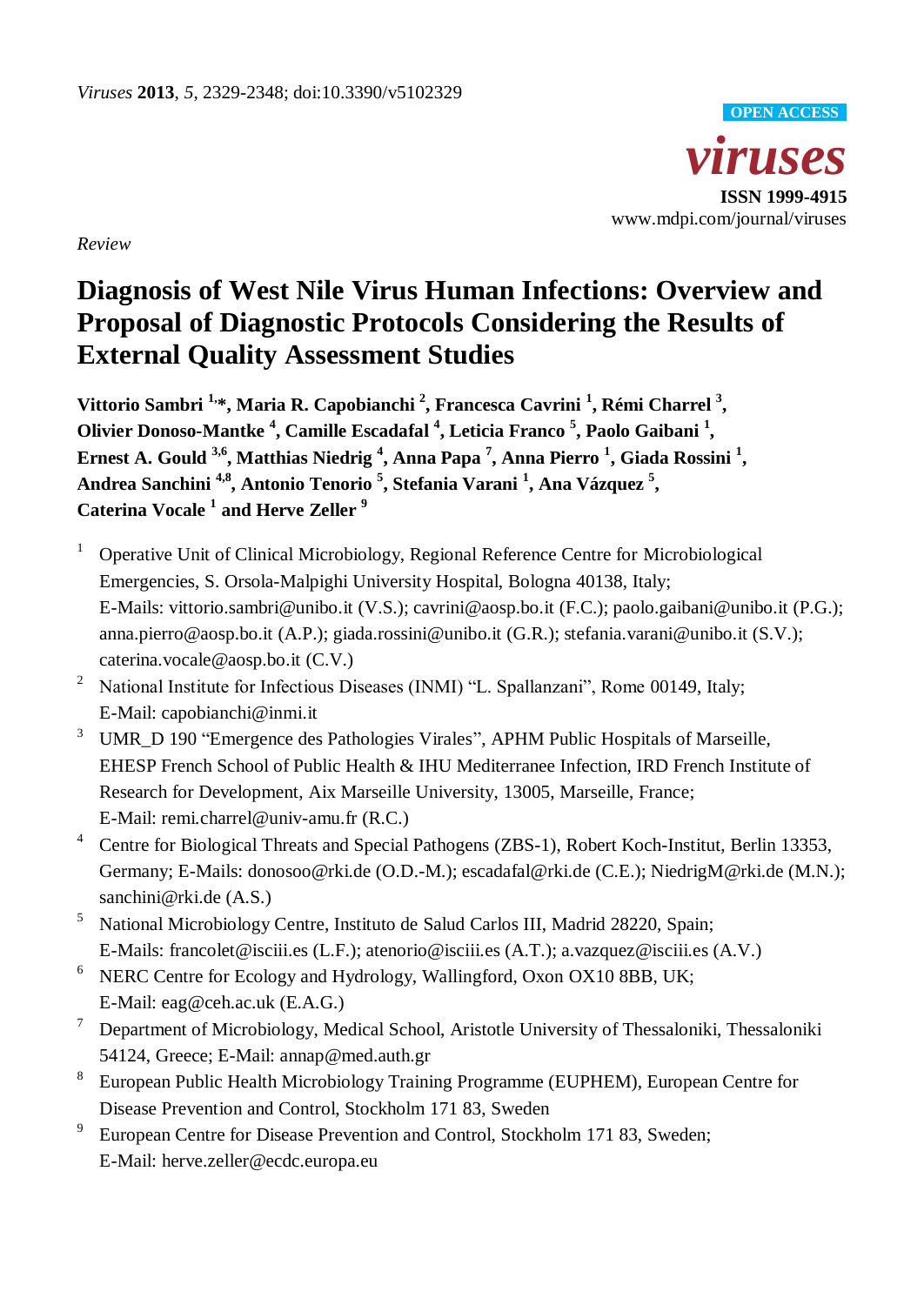**\*** Author to whom correspondence should be addressed; E-Mail: [vsambri@ausl-cesena.emr.it;](mailto:vsambri@ausl-cesena.emr.it) Tel.: +39-331-8687352.

*Received: 16 August 2013; in revised form: 28 August 2013 / Accepted: 9 September 2013 / Published: 25 September 2013*

**Abstract:** West Nile virus, genus *Flavivirus*, is transmitted between birds and occasionally other animals by ornithophilic mosquitoes. This virus also infects humans causing asymptomatic infections in about 85% of cases and <1% of clinical cases progress to severe neuroinvasive disease. The virus also presents a threat since most infections remain unapparent. However, the virus contained in blood and organs from asymptomatically infected donors can be transmitted to recipients of these infectious tissues. This paper reviews the presently available methods to achieve the laboratory diagnosis of West Nile virus infections in humans, discussing the most prominent advantages and disadvantages of each in light of the results obtained during four different External Quality Assessment studies carried out by the European Network for 'Imported' Viral Diseases (ENIVD).

**Keywords:** West Nile virus; state of the art laboratory diagnostic; external quality assurance

### **1. Introduction**

West Nile virus (WNV) is an enveloped spherical, single-stranded RNA flavivirus that is transmitted to birds by ornithophilic mosquitoes, mainly belonging to the genus *Culex* [1] and is occasionally transmitted to mammalian hosts [2]. The geographical area of WNV circulation encompasses most of Africa, Israel, North America and South America, Australia and scattered areas in southern and central Europe, including Russia, Czech Republic, Hungary, Greece, Romania, Italy, Southern France, Portugal, Turkey and Spain [2–4]. At least two distinct genetic lineages have been identified among the WNV isolates in diverse areas [1]: lineage 1 includes most of the American, European and some African strains, whereas lineage 2 contains mainly sub-Saharan African isolates, although some lineage 2 strains have been detected in humans and mosquitoes outside Africa [5–8]. Additional lineages have been proposed: lineages 3, 4 and 5 include viruses isolated from Czech Republic (Rabensburg strain), Caucasus and India, respectively [9–11]. A sixth lineage was recently described in Indonesia and a putative seventh lineage has been identified in Spain [11].The strains belonging to lineages 1 and 2 have up to 30% nucleotide divergence [12]. This wide diversity together with the elevated threat for human health posed by WNV infections resulted in the development of a variety of methods for laboratory diagnosis [13]. It is important to emphasise that about 80% of the human infections caused by WNV remain asymptomatic and therefore approximately 20% of cases become clinically evident [2]. The clinical syndromes associated with WNV human infections are predominantly mild flu-like fevers (WNV fever) of which less than 1% develops severe neuroinvasive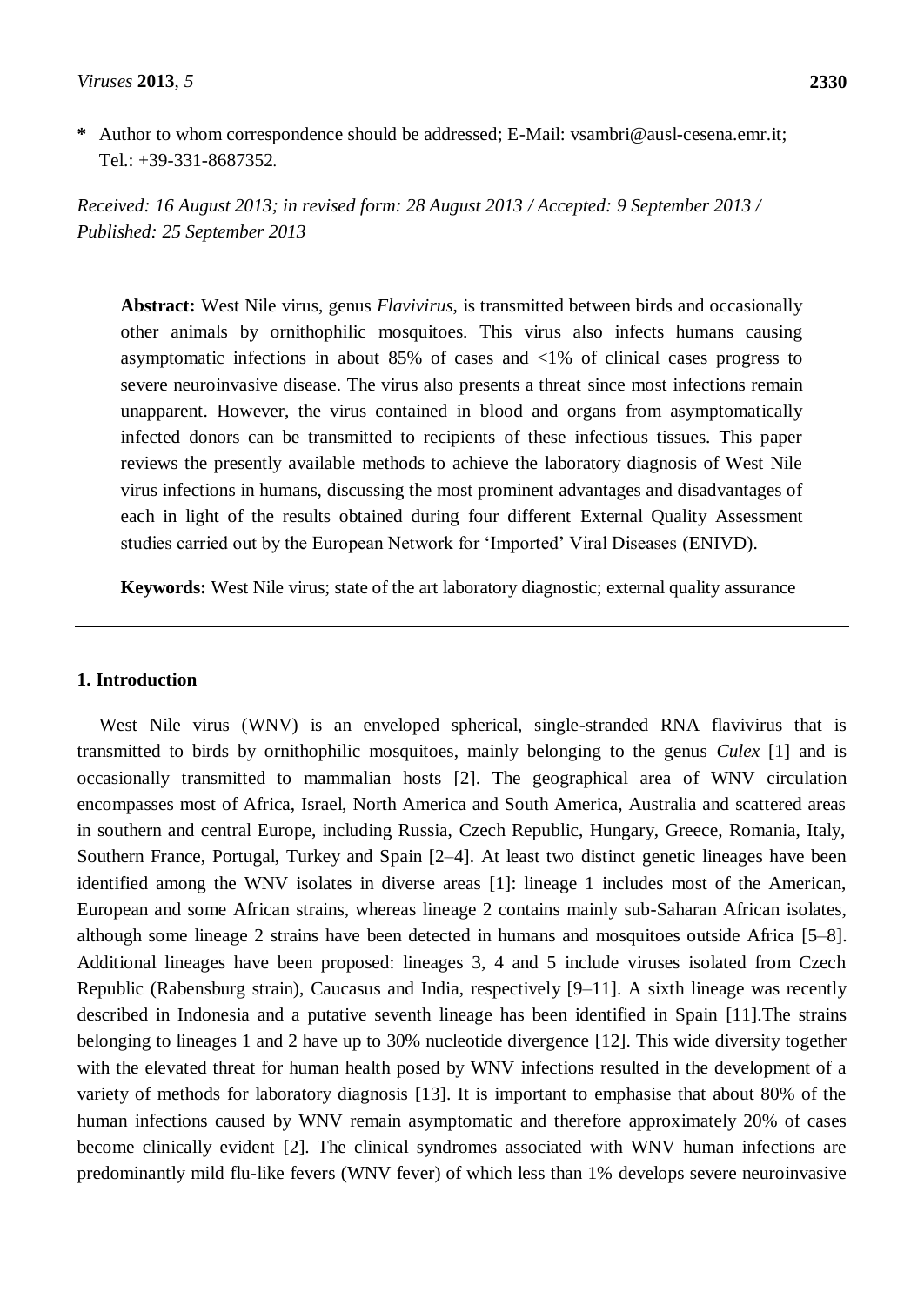disease [14]. For detail about the case classification of the WNV infection and for proposals concerning laboratory diagnosis of this virus please refer to the conclusion of this paper.

This paper reviews the currently available techniques for the identification of WNV infection in humans. Four External Quality Assessment (EQA) studies have been performed: two for the molecular diagnostics of WNV infections, and two for the serological methods. The results of these studies are presented at the end of this review, focusing on the main diagnostic problems.

Currently, the laboratory methods for the diagnosis of infection by WNV belong to two main categories: serology and viral detection.

## **2. Virus Detection**

*A. Virus isolation*. WNV is not readily isolatable from tissues, plasma, serum and CSF samples in cell culture using either mammalian or mosquito derived cell lines, such as Vero E6, RK-13, AP61 or C6/36 [15–18]. Moreover, these procedures must be performed under biosafety level 3 conditions [1] and it generally takes up 7 to days before the appearance of CPE. Virus isolation is most readily accomplished if the following procedures for collecting the samples are adhered to; whenever possible, the samples should be collected under sterile conditions, in collecting media containing antibiotics and immediately refrigerated at 4 °C. Under optimal conditions the samples should be inoculated onto susceptible cells in culture within minutes of collection but when this is not possible, the time interval should be kept to a minimum and always less than 24 hours. In general these conditions can be met in reference laboratories and dedicated research facilities [13]. The isolation of WNV strains provides the added value of allowing further studies and research on pathogenesis, genetic variation evolution, epidemiology, *etc.*

*B. Molecular methods*. WNV genomes in peripheral blood are usually detectable from 2–3 days to 14–18 days post-infection [19]. During this time it is usually possible to identify the viral RNA in serum and/or plasma samples. In addition the detection of viruria by molecular methods has been demonstrated to be a useful tool that enables the detection of WNV genomes, even after prolonged times post-infection [5,20]. For the routine detection of WNV RNA using molecular techniques there are two distinct diagnostic settings: the first involves blood and organ donation screening from subjects living in an area where WNV circulation is known to be occurring, and the second involves the identification of viral genomes in serum, plasma and CSF samples from patients presenting with a clinical picture typical of WNV infection [21].

*Blood and organ safety screening*. Transmission of WNV between humans during blood transfusion and tissue and or organ transplantation has been recorded in the USA [22] and recently in Europe [23–26]. In order to increase the biological safety of blood and organ donations, a screening policy has been implemented [27,28] in areas where human cases of WNV related diseases are known to be present, since it is believed that at least 80% of the WNV infected population remains asymptomatic during the phase in which viral RNA is actually detectable in blood [3]. In this diagnostic setting, the basic requirement for laboratories is to achieve very high sensitivity values, since these techniques must be applied in a healthy and totally asymptomatic population where the hypothetic WNV load could be as low as 100 genome copies/mL. Two commercial nucleic acid amplification tests (NATs) are presently able to detect genomes at these low levels. The first is based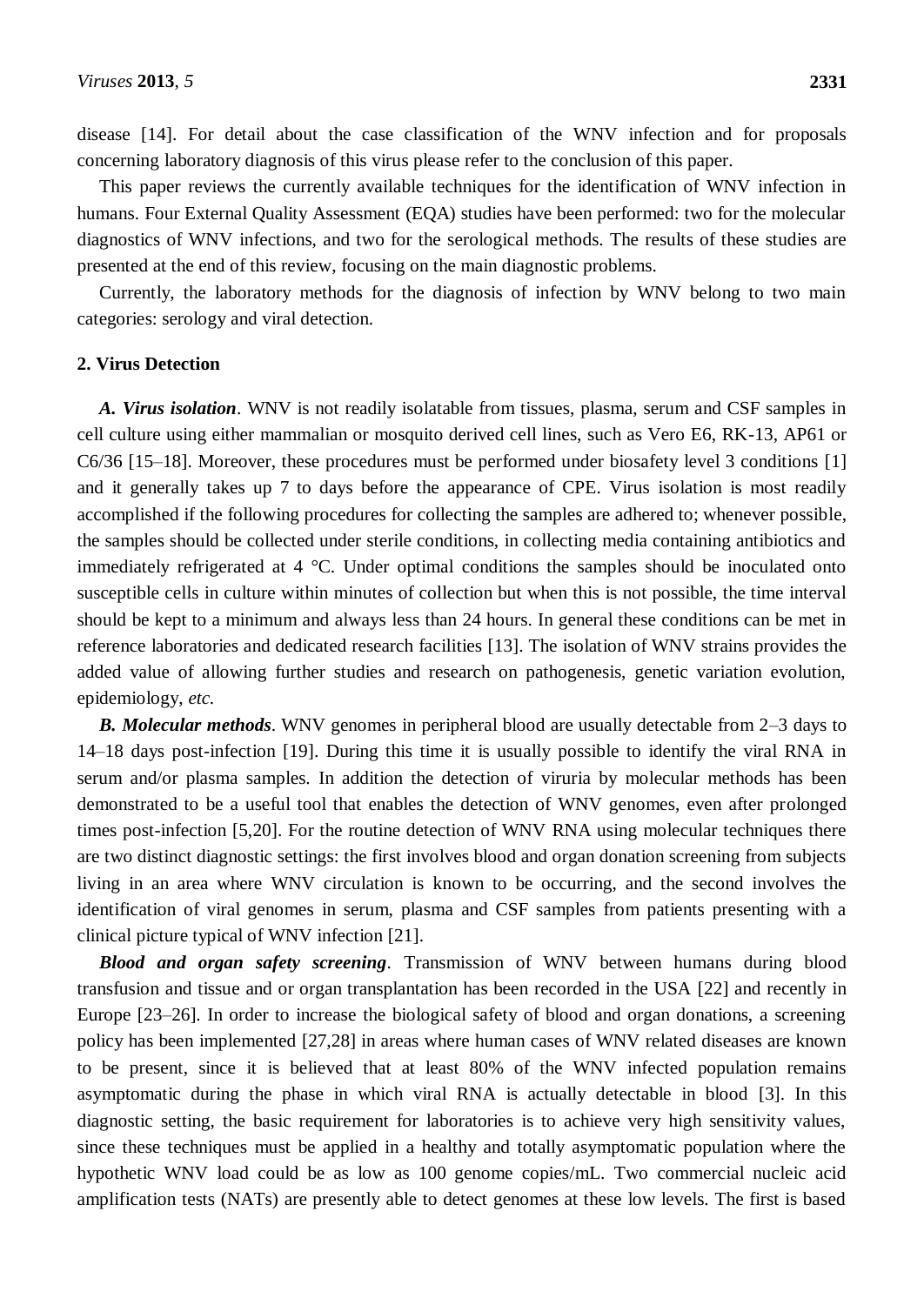on polymerase chain reaction (PCR) technology [29] and is manufactured by Roche Diagnostics (Mannheim, Germany) and the second is a transcription mediated amplification (TMA) test [30] available from Novartis Diagnostics (Emeryville, CA, USA). Both assays are patented and the target sequence is not available to users. They are fully automated on high throughput instruments and allow the testing of hundreds of plasma samples per day, with an elevated numerical performance as required by the blood bank workflow. The analytical sensitivity of these tests (as stated by the manufacturers) is 9.8 [Confidence Interval (CI) 95%: 6.5–27.3] and 40.3 (CI 95%: 35.1–47.8) genome equivalents/mL, for the TMA and PCR, evaluated on lineage 1 WNV strains, respectively. These sensitivity values are within the standard for WNV blood screening products that have been set by the US Food and Drug Administration within 100 copies/mL [31]. The specificity of these methods is considered to be quite high [32,33]. However, false positive reactions were reported due to the presence of Usutu (USUV), a virus closely related to WNV [34,35]. Depending on the local epidemiological prevalence of WNV infections, blood screening can be performed on individual samples (ID-NAT) or in pooled samples (usually 6 or 16 mini-pool specimens: MP-NAT), the ID-NAT test being the more sensitive of the two [36–38]. As an alternative to these techniques, the use of manually performed Real time RT-PCR (QIAGEN, Hilden, Germany) and nucleic acid sequence based amplification (NASBA) have been recently reported [39] in a population of tissue and organ donors, with good performance in terms of turnaround time and clinical performance.

**Patients with suspected WNV neuroinvasive disease or WN fever.** The viral load in biological specimens (blood, CSF, urine) from patients with suspected WNV infection is hypothesized to be higher than in asymptomatic infected subjects and consequently the diagnostic methods do not need the same high sensitivity that is required for the screening tests used for asymptomatic individuals.

*Reverse Transcription PCR (RT-PCR)*. The sensitivity of conventional RT-PCR for WNV detection depends mainly on the target sequence. A test based on primers that target the C gene (3') and the prM gene (5') detected viral RNA equivalent to approximately 0.1 plaque forming units (PFU) derived from a cell grown NY99 isolate [40]. Nested RT-PCR techniques can increase by up to 10 fold the the RNA detection threshold but these methods are more prone to contamination, require a longer time to perform and increased involvement of laboratory personnel [40]. The use of pan-specific RT-PCR techniques, capable of identifying most of the flaviviruses and mainly based on nested assays [41,42], can potentially differentiate WNV related disease from other infections caused by flaviviruses. The amplicons obtained using these labour intensive methods need to be sequenced and the obtained electropherograms analysed in order to identify the infecting virus. No precise indication can be provided presently about methods that can be used to differentiate the diverse WNV lineages one from another. Most of the recently published papers in the field of WNV phylogeny are based on the analysis of the NS or E genes.

*Real-Time RT PCR*. These methods are generally rapid and reliable and can be used for detection of WNV on a large variety of samples, including non-human specimens, such as animal tissues and mosquitoes [43]. Different technical modifications have been proposed in the last 10 years. In general, the TaqMan probe-based assays are quite sensitive (approximate detection limit is 0.1 PFU of viral RNA) [44] but sometimes incapable of detecting emerging genomic variants of the virus [45]. The SYBR Green based tests are as sensitive as the TaqMan tests, but less specific [46]. The decreased specificity could be both a disadvantage, since false positive results can be generated by diverse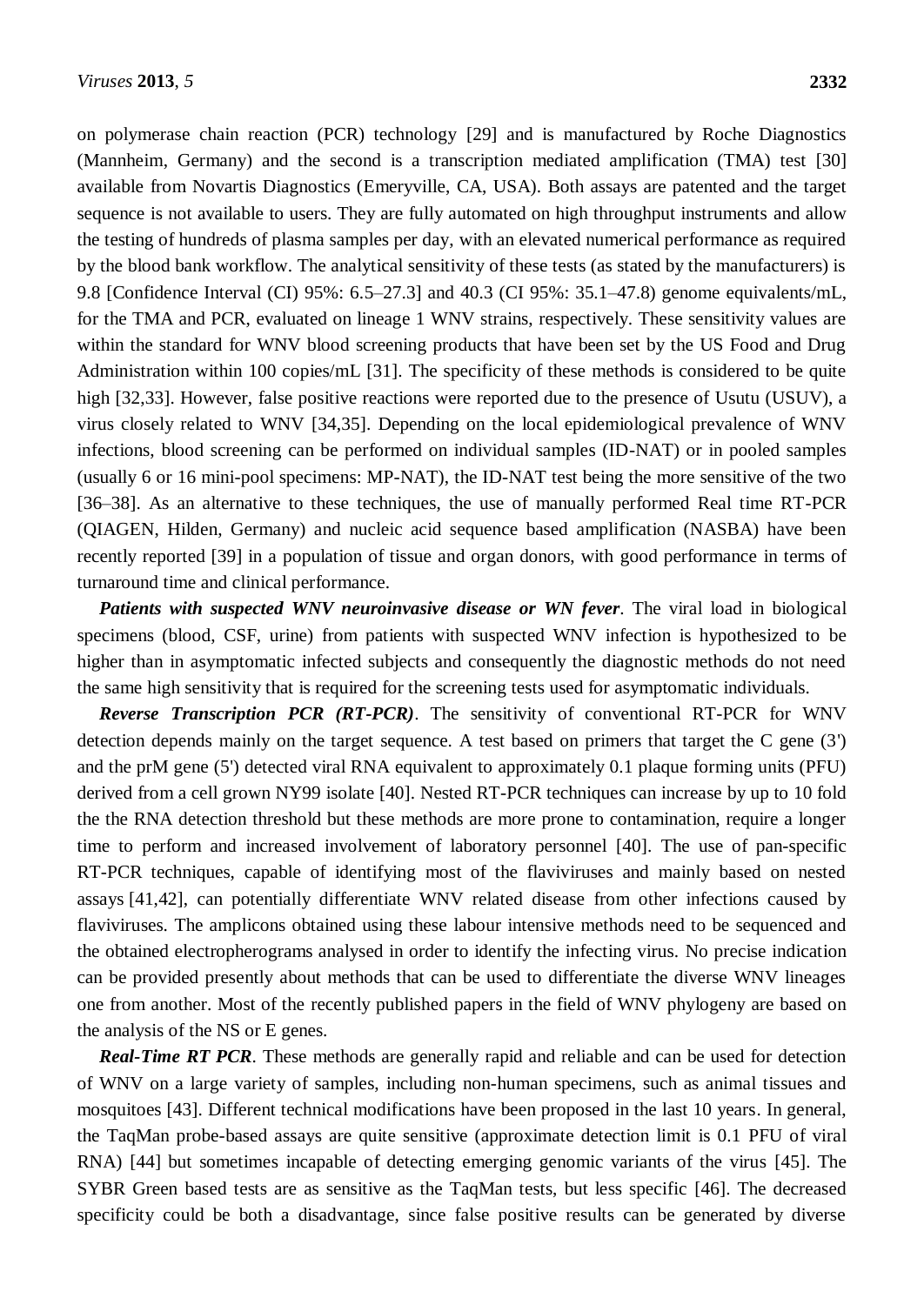viruses, and an advantage, given the broader spectrum of WNV variants that can be identified [46]. Another potential disadvantage of real-time RT-PCR is the represented by the generally short amplicons obtained, that are not suitable for sequencing and molecular characterization. Given the strain variation of WNV from season to season and in different geographical locations, new diagnostic molecular approaches have been proposed. A multiplex PCR-ligase detection reaction assay (RT-PCR/LDR) based on the contemporary amplification of three different genomic regions (one in the coding sequence of NS2 and two in the nonstructural gene NS5) minimized the risk of false negative results due to WNV genetic variants [47]. Another method, based on genome-wide RT-PCR [45] overcame the undetectability of WNV isolates with genomic differences. As mentioned, WNV isolates have been phylogenetically grouped into 7 different lineages [11] and lineages 1 and 2 overlap in some areas of Europe [9]. In order to distinguish between lineage 1 and 2, a novel real-time quantitative RT-PCR test has been developed. This test showed an extremely high differentiation capacity on different cell derived WNV isolates at the level of 2–4 genome copies [48]. WNV overlaps geographically with several other arboviruses including flaviviruses, alphaviruses and some bunyaviruses and as the number of recognised emerging viruses increases in both tropical and sub-tropical regions [49–52], new multiplex RT-PCR assays have been developed to facilitate simultaneous identification, for example, of chikungunya virus, DENV [53], JEV and WNV in patient samples [54]. As these techniques improve the early detection of multiple arboviruses is becoming a practical reality with the potential for rapid and cost-effective differential diagnosis and epidemiological surveillance.

*C. Immunohistochemistry*. The detection of WNV antigen using histochemical protocols in tissues obtained from fatal encephalitis cases has been available for diagnostic purposes for many years. In today's laboratories this procedure is performed rarely and usually in order to improve the certainty of a clinical diagnosis in cases where laboratory data are minimal [55]. Data on the diagnostic performance of this assay have been mainly obtained in animals and the specificity of this method depends largely on the specificity and quality of the antiserum used. The sensitivity in many cases can be low and is often dependent on the amount of WNV present in the tissue and the quality of the tissue under investigation [56,57].

It is noteworthy to underline that most of the diagnostic approaches described in this paragraph could be hampered in the daily routine use for the laboratory diagnosis of WNV infection by the lack of standardized protocols and by the uncertainty about their specificity and sensitivity.

### **3. Serological Methods**

Specific antibody detection still remains the most widely used approach for the diagnosis of WNV infection in humans. In order to understand the application of serology for WNV diagnosis, it is useful to remember that the mean times from the detection of viral RNA to IgM and IgG seroconversion are approximately 4 and 8 days respectively, as determined in a study performed amongst more than 200 WNV viraemic blood donors in the USA [19]. The main weakness that limits the clinical relevance of serological methods is the broad antigenic cross-reactivity that exists between all flaviviruses: the quite specific viral envelope (E) protein neutralising antibody response is often combined with less specific tests based on detection of antibodies against the membrane (M) and non-structural (NS) proteins of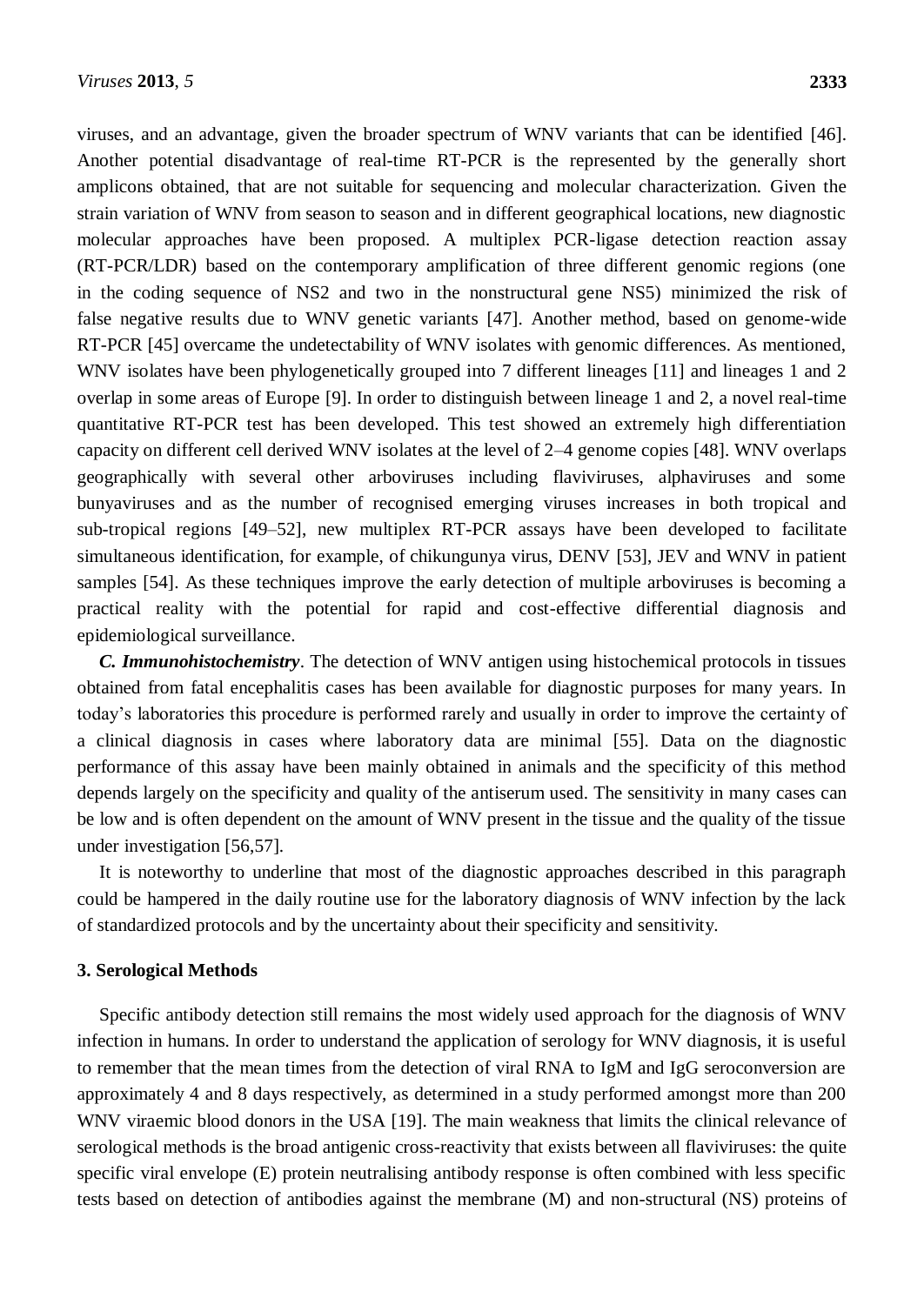which the amino acid sequences are more conserved amongst the flaviviruses [13]. Based on this consideration, the principal serological methods can be subdivided into two main groups: the first includes the enzyme-linked immunosorbent assays (ELISAs) and immunofluorescence (IF) based tests; the second includes the Plaque Reduction Neutralization Test which can be carried out using a highly sensitive 50% or less-sensitive 90% endpoint ( $PRNT<sub>50</sub>$  and  $PRNT<sub>90</sub>$  respectively), both of which require the constant availability of standardised-validated infectious viruses and appropriate cell cultures. The hemagglutination-inhibition test (HIA) is still used to detect pan-flavivirus immune response whereas the complement fixation test (CFT) is rarely used in today's laboratories. The techniques included in the first group are widely used due to their relative applicability in routine laboratory and the ability to automate a part of the workflow but they are less specific as a consequence of their inability to distinguish between WNV-specific and cross-reactive antibody responses [13]. Thus, any positive result identified using these methods must be confirmed by the more specific tests, *i.e.*, those that constitute the second group. For serosurveys involving individuals that appear healthy but may have been infected sub-clinically, the gold-standard for detecting immune responses is the  $PRNT_{50}$  method which is able to detect, specifically, low titre, low avidity immune responses. The PRNT<sub>90</sub> assay, by definition, is less sensitive than the PRNT<sub>50</sub> assay and therefore is more appropriate for studies that involve the detection of immune responses in individuals that have presented with clinically apparent infection and have almost certainly developed detectable viraemia during their clinical infection. It is important to emphasise that in either of these analyses, the test should follow the guidelines of the World Health Organization [58] and should include control standardised viruses that are known to be readily neutralisable and to be antigenically closely related but distinct species from WNV. This second group of techniques, particularly PRNT assays are labour intensive and are generally limited to reference or dedicated research laboratories, where appropriate biosafety level could be attained [1].

*A. PRNT*. The flavivirus antibody response is directed against both family cross-reactive epitopes and virus specific epitopes [59]. The E protein is one of the most prominent immunogenic polypeptides and elicits most of the neutralizing antibodies (NAbs) [60]. This test is generally performed following standard protocols [61]. In detail, the method defined for Dengue by the WHO could be adapted for WNV [62] describes a standardised protocol for determining PRNT<sub>90</sub> titres of sera from patients. The same protocol could be used also to determine a PRNT<sub>50</sub> titre in sera obtained from sub-clinical infections. This last method is particularly useful to carry out a serosurvey on healthy individuals to determine whether or not they have previously experienced infection with WNV (or other viruses). Given the broad antigenic cross-reactivity between different flaviviruses and the diverse neutralizing activity of the human IgG subclasses [63], both  $PRNT_{90}$  and  $PRNT_{50}$  require evaluation of the NAbs against a panel of related viruses [13]. Based on the present known epidemiology of flavivirus human infections in Europe, the following viruses, grown either in mammalian cell lines e.g., Vero E6 or mosquito-derived cells such as C6/36, should be included for differential diagnostic purposes and to act as the controls for cross-reactivity reactions [64]. Two strains of WNV lineage 1: one recently isolated in Europe from human infections [15], preferably at a low passage number in cell culture, and one reference strain, for example, the Italia 1998 or France 2000; while the use of old strains such as Eg 101 should be avoided. One strain of WNV lineage 2, since the presence of this lineage has recently been identified in the Greek ongoing epidemic [6,65]. USUV which is now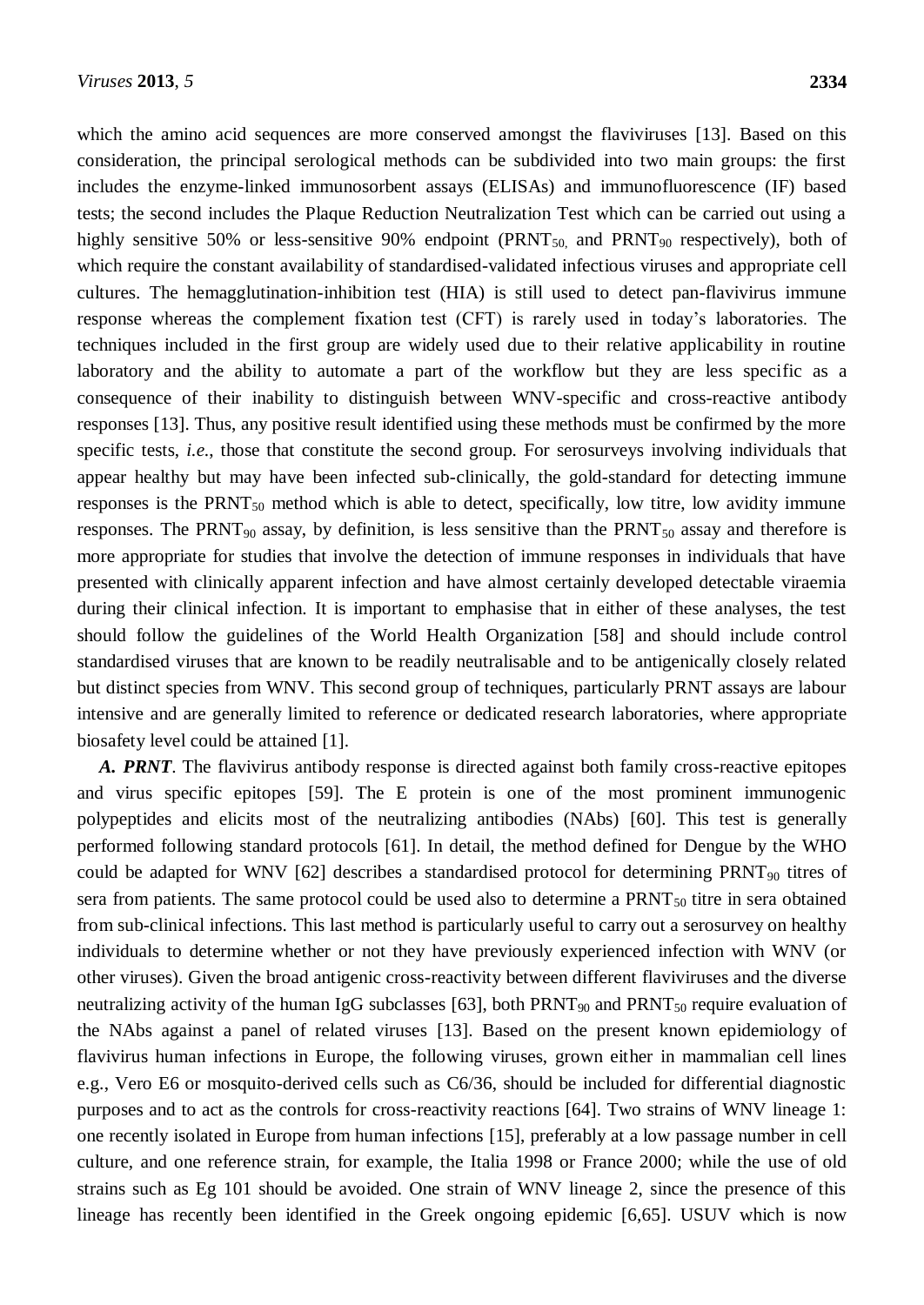believed to be present in most of central Europe [12] and has recently been reported as causing human infections [66,67]. Under selected clinical and epidemiological circumstances, such as when testing samples obtained from patients that travelled in diverse geographical areas prior to be tested, other flaviviruses should be included in this panel, as follows. Japanese encephalitis virus (JEV) which is widespread in Asian countries [68] from where a large human migration stream to Europe is presently occurring and whose genome has recently been putatively identified in vectors in Italy [69–71]. Tick-borne encephalitis virus (TBEV) that is widespread in central and eastern European countries [72]. In order to have a more complete panel, two additional viruses should also be included: one serotype of dengue virus (DENV) in light of the large number of imported cases within the European Union territory, [73–76] in travellers returning from tropical endemic areas and of the recently reported autochthonous activity of DENV in scattered areas in France [50] and Croatia [51]. Finally, yellow fever virus (YFV) should be included in this panel to ensure the absence of YFV-vaccine derived NAbs [77]. As a general rule, given the complicated pattern of antibody cross-reactivity among the family *Flaviviridae* [78,79], NAb titres should be consistently higher against WNV than the titres detected against the control viruses in the panel. There are also technical variations in the testing protocol and this issue must be considered when comparing PRNT results obtained in different laboratories. For example, variation to the techniques used for the detection of NAbs could include the incubation time (usually from 72 to 120 hours), the method for cytopathic effect (CPE) detection (direct microscopy, staining with a vital dye, detection by IF or by automated colorimetric detection [80]) and the diameter of the dish/well used to support the cell monolayer infected with the viruses (Micro Neutralisation Titre Assay: MNTA [81].

**B.** HIA and CFT. These tests, nowadays, are rarely used in the diagnosis of WNV infections in humans. The HIA test requires treatment of each serum to remove non-specific inhibitors [13]. It also requires the daily availability of fresh erythrocytes to maintain a high performance. Moreover, HIA is broadly cross-reactive. CFT is very labour intensive both in the analytical stage and in the reading phase, and the test specificity and sensitivity suffer from the lack of standardization of the antigenic preparations obtained from different sources [82]. All the tests reported above at points A and B are technically difficult, time consuming, relatively insensitive (with the possible exception of the PRNT50 test) during early infection and require several days before a result can be delivered. Consequently in the diagnostic laboratories of today, most serological diagnostic tests are performed by EIA and IF which are both technically simpler to perform. In addition, they can be highly specific when they incorporate monoclonal Abs (MAbs).

*C. EIAs*. These methods can be subdivided into three main categories: (1) the IgM antibody-capture EIA (MAC-EIA), (2) the indirect IgG EIA and (3) the epitope blocking EIA. All of these methods have the advantage of rapidity and reproducibility when compared with those detecting NAbs and with HIA and CFT.

*MAC-EIA*. This test is suitable for routine detection of immune responses resulting from an acute viral infection. The IgM response is usually detectable within the first week of WNV infection, sometimes during the pre-symptomatic stage, in plasma, serum or cerebrospinal fluid (CSF) and generally persists for up to 47 days in plasma/serum with prolonged persistence in the CSF up to 100–199 days post infection [83] and up to 1 year in plasma/serum of viraemic blood donors [84]. The standard commercially available MAC-EIAs use plates coated with antibodies anti-human IgM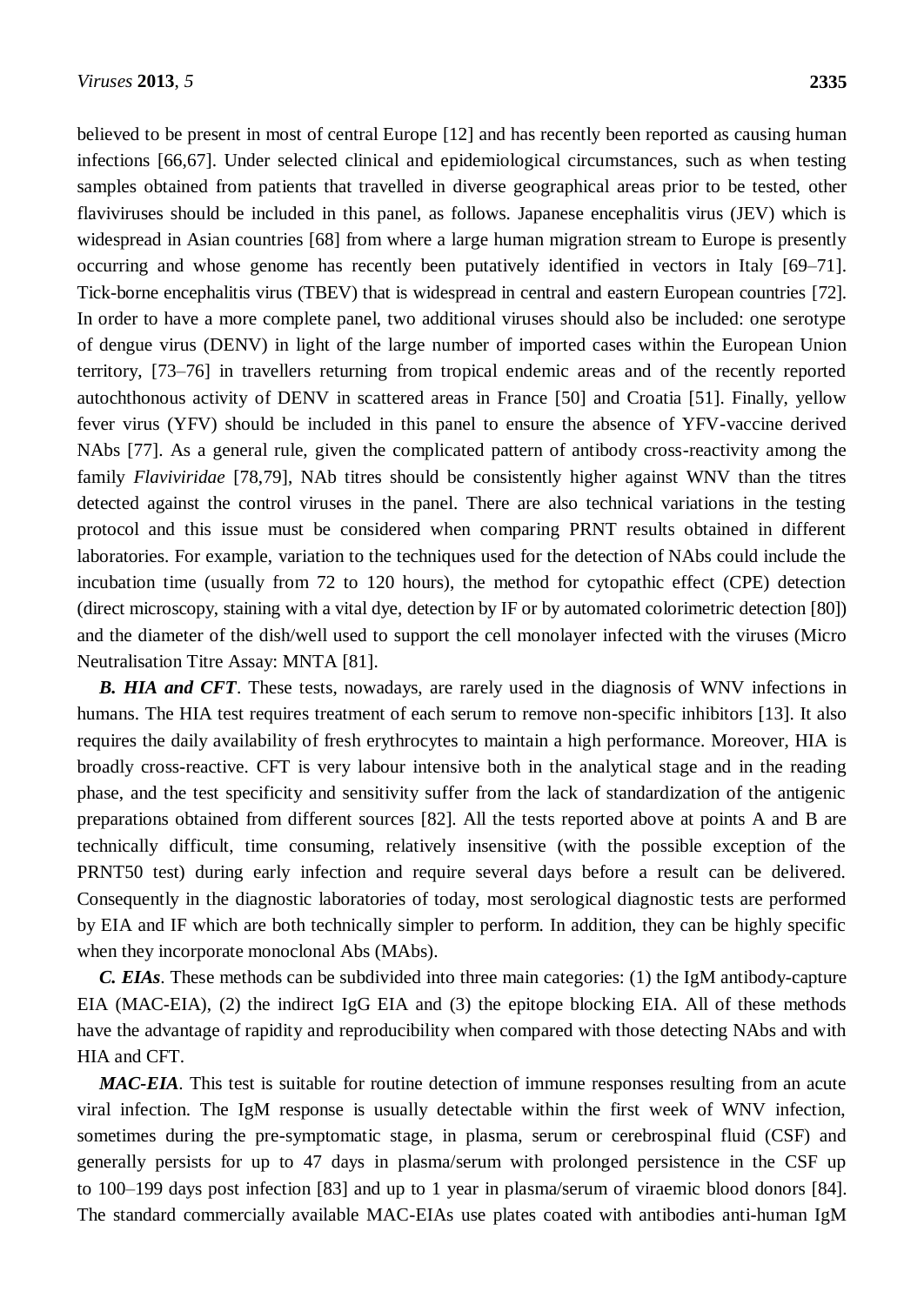and WNV antigens obtained from the brain of experimentally infected mice. As the secondary immunoglobulin, monoclonal antibodies (MAbs) directed to WNV conjugated with horse radish peroxidase can be used [85]. The serum dilution for screening is generally at 1:400. This test has a calculated sensitivity of 91.7% with a specificity of 99.2% [86]. Some technical modification of the IgM detection has recently been proposed in order to increase the sensitivity, specificity and clinical performance of the tests. In particular, the introduction of a ratio method in the calculation of the IgM EIA results has been demonstrated to eliminate nonspecific reactivity [87]. Further, the use of recombinant highly specific antigens, such as the epitopes located in the domain III of the E protein [88], the whole recombinant E protein produced in insect larvae [89], the Virus-Like Particles (VLPs) from preM and E proteins [90,91], the NS1, 3 and 5 proteins [92,93] have been proposed with promising results in order to increase the standardization of the antigen preparation and to reduce the costs of these assays. It is generally accepted that the identification of an IgM response is a sign of probable WNV infection that needs to be further confirmed by other laboratory criteria, primarily by a fourfold increase of the serum antibody (Ab) titres between different samples collected during the acute and convalescent stage of the disease. The presence of virus-specific IgM in the CSF is generally accepted as direct evidence of infection, thus prompting to identify the case as a confirmed one, according to the EU case definition [94,95]. Although in general results of MAC-EIAs correlate well with the PRNT<sub>90</sub> and the cross-reactivity with IgM Abs resulting from infection by JEV serocomplex viruses is generally lower than for that of IgG antibody responses [79,85,95], false positive results have been reported with the routine use of MAC-EIA [96–98].

*Indirect IgG EIA*. The detection of WNV IgG by EIAs is now standardized and these methods are widely used for the determination of immune status to WNV either in suspected patients or in healthy asymptomatic populations [65,99–103]. A major limitation of these tests is, firstly, their restricted clinical specificity due to extensive cross-reactions with flaviviruses. For this reason it is recommended that the detection of IgG should be performed in combination with the MAC-EIA in all cases of suspected infection, since persistence of IgM may last for up to 6 weeks after disease onset [19,83,84]. All the cases of positive IgG detected by this technique need to be further evaluated and confirmed either by a  $PRNT_{90}$  test or by an increase of the IgG response later on in the course of infection. The reported specificity and sensitivity values for the most commonly used commercially available IgG EIA techniques are about 92%–93% and 97%–98%, respectively [104,105]. In order to estimate the time course of infection, two commercially available EIA methods (Focus Diagnostics, Cypress, CA, USA and Euroimmun, Lübeck, Germany) that evaluate the avidity of the IgG immune response during WNV symptomatic disease have been used. In sera obtained within the first 30 days after the onset of infection the IgG avidity was lower than 40%, whereas an avidity index higher than 55%–60% correlates with infections lasting at least 180 days [106,107]. The determination of IgG avidity is likely to provide additional useful data for clinical differentiation of recently and previously acquired WNV infections. A new test, based on the Immune complex (IC) ELISA method has recently been proposed for the detection of IgG, showing an elevated capability of discriminating between antibody response directed against WNV and TBEV [108]. Similar tests could be further developed in order to discriminate between WNV and USUV, JEV, Murray Valley encephalitis virus and Saint Louis encephalitis virus infections.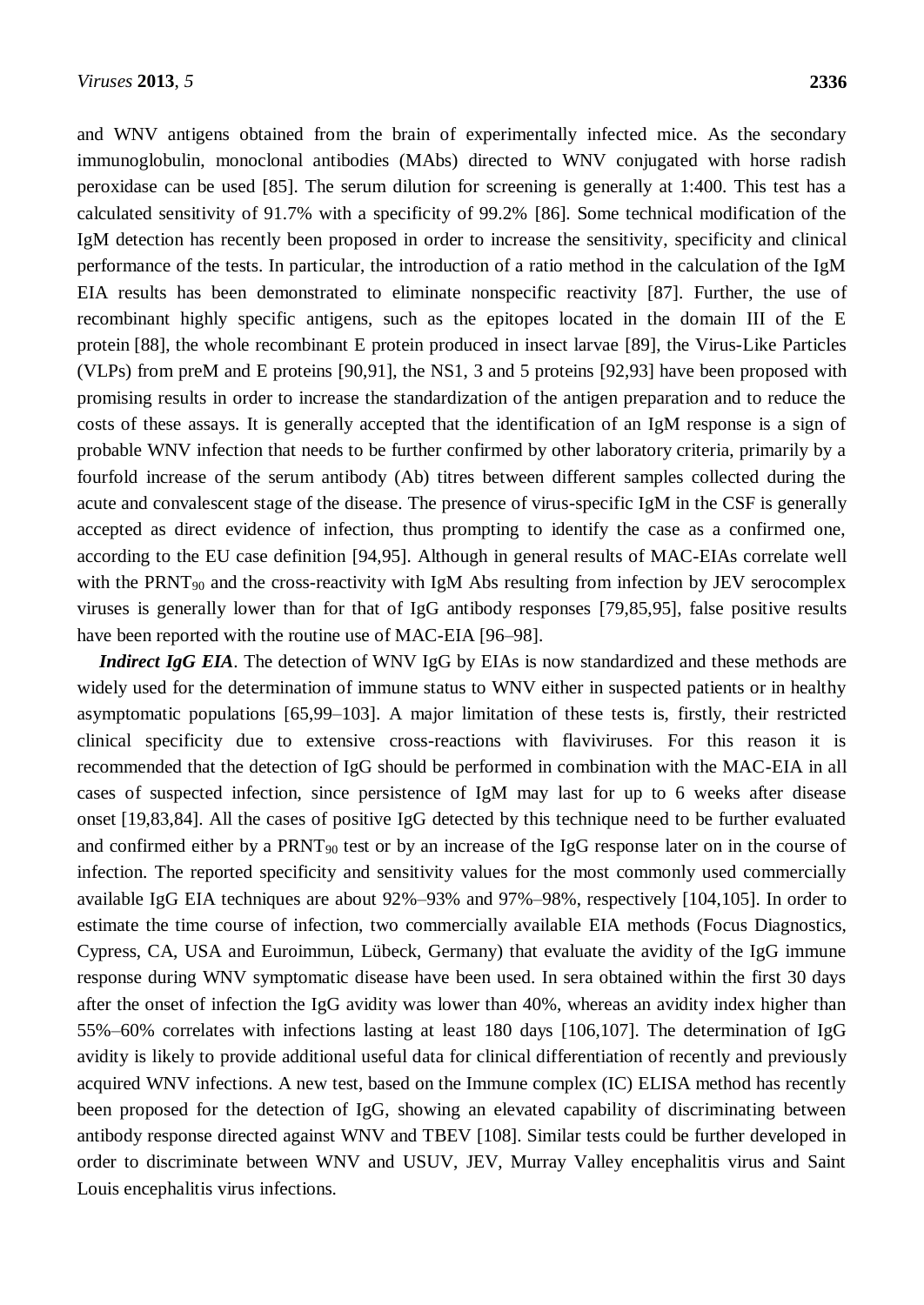*Epitope blocking EIA*. A technical variant of the EIAs for the identification of IgG is the so called "Epitope-Blocking EIA". This method is based on competition between the tested sera and WNV specific MAbs for binding to WNV antigens and was originally developed for diagnosis and prevalence studies in animals since it is species-independent [109]. This technique has also recently been evaluated for the diagnosis of human infection. The results obtained showed that this method is only applicable in populations not previously exposed to flaviviruses other than WNV [110] which results in a lack of correlation with the  $PRNT_{90}$  findings. Previous vaccination against JEV is another possible confounding factor for the interpretation of the results.

*D. IF.* The use of the IF assay in routine diagnosis of WNV infection is mainly dependent on the number of samples that need to be evaluated and the quality of training of laboratory personnel in interpreting the test results. Most of the tests used are developed "in-house" by individual laboratories usingWNV infected cell cultures. Consequently this technique suffers from a lack of standardization when results are compared between laboratories and would greatly benefit from an External Quality Assurance (EQA) evaluation as shown later. A commercially available IF test (Euroimmun, Germany) was shown to have about 94% specificity when compared with the  $PRNT_{90}$  test, in a study performed on 200 sera collected during a human WNV outbreak in South Africa [104]. In addition, new protocols for the IF testing have been developed for the detection of IgM and IgG antibodies. These methods have been reported to exhibit higher specificity than MAC EIA [111,112]. To reduce the non-specific reactivity (against related vector transmitted viruses or against cellular antigens) defined quantities of uninfected cells should be mixed with WNV-infected cells: the uninfected cells are obviously expected to remain non-reactive with tested sera.

In order to achieve practical recommendations about the possible routinely use of the serologic tests described above please refer to Table 1.

| <b>Clinical Issue (biological sample)</b>                   | <b>Suggested laboratory tools</b>                    |
|-------------------------------------------------------------|------------------------------------------------------|
| Diagnosis of patients with suspected WNV                    | It is advisable to prioritize the order of the tests |
| infection: neuroinvasive disease and WNV fever              | as follows: MAC-EIA, Indirect IgG EIA, IF,           |
| (serum and/or plasma, whole blood, CSF,                     | virus isolation, RT-PCR, Real time RT-PCR,           |
| urine).                                                     | $PRNT_{90}$                                          |
| Evaluation of seroprevalence (serum and/or                  | $PRNT_{50}$ ; Indirect IgG EIA, IF; Epitope blocking |
| plasma)                                                     | <b>EIA</b>                                           |
| Screening of blood and organ donations (serum<br>or plasma) | NATs [MAC-EIA and IF (IgG and IgM) are               |
|                                                             | suggested to perform the serologic follow up of      |
|                                                             | the NATs positive donors and as early                |
|                                                             | additional testing in case of not confirmed NAT      |
|                                                             | positivity                                           |
| Post-mortem evaluation (tissue biopsy)                      | Immunohistochemistry                                 |

**Table 1.** The table below reports a proposal for the use of the laboratory tools described in this review.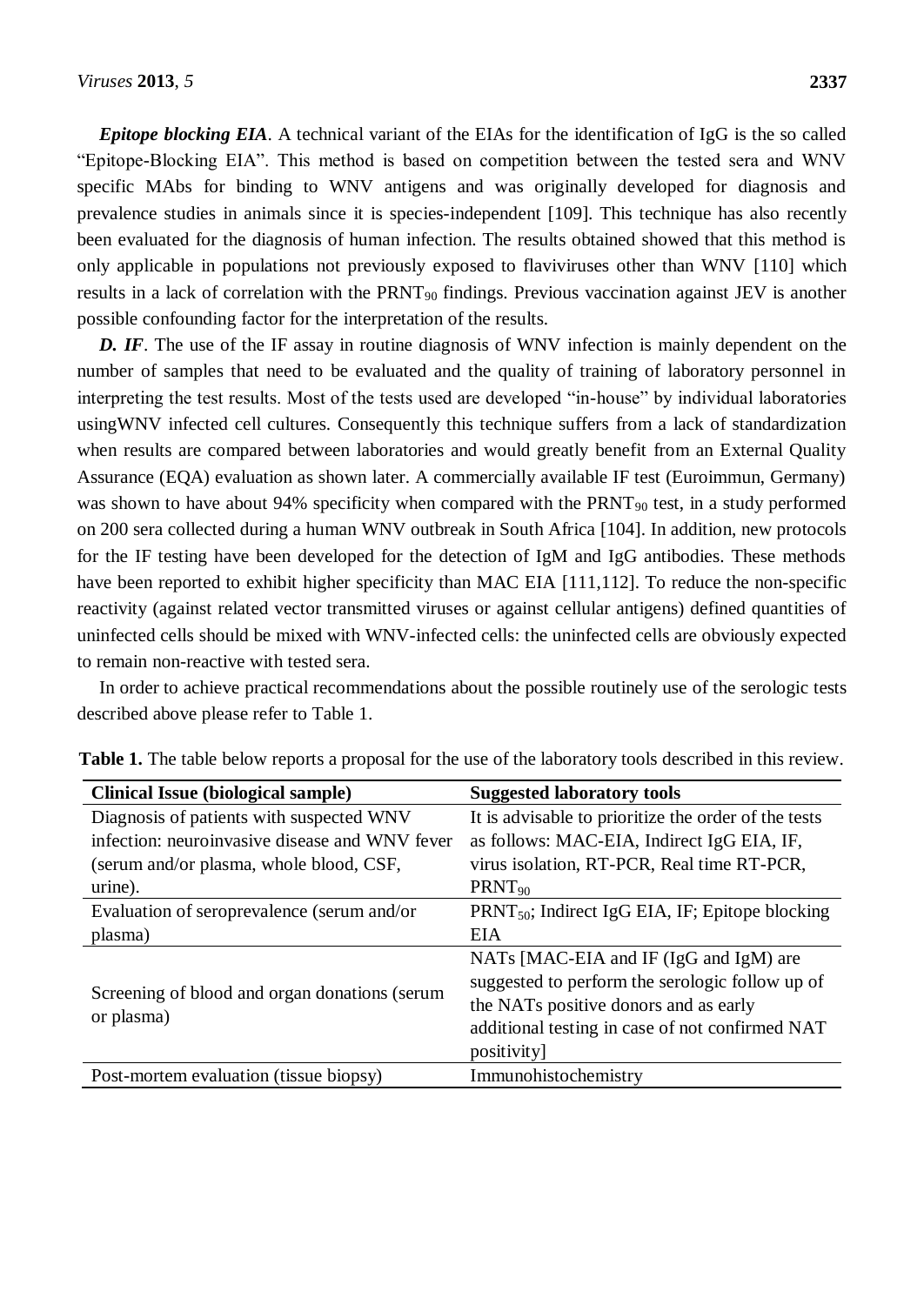# **4. External Quality Assurance Studies for the Serological and Molecular Diagnostics of WNV Infections**

Four external quality assurance (EQA) studies assessing the quality of WNV diagnostics worldwide were performed or supported by the European Network for Diagnostics of 'Imported' Viral Diseases (ENIVD) [113]. A first study assessing the quality of molecular detection methods of WNV infections was conducted in 2006 [114] and a second one in 2011 [115]. Serological detection methods were assessed during a first EQA study in 2007 [105] and a second in 2012 [116].

For each EQA, participants were asked to analyse the provided EQA samples using the procedures routinely used by them in suspected human cases. Assay details, such as the type of method used, suppliers of commercial kits, protocols and references were requested. The participants could have the choice of the diagnostic procedure employed.

Regarding the first EQA of molecular detection methods, the overall diagnostic performance for WNV (2006) was disappointing compared with earlier EQA studies on emerging agents such as Ebola, Lassa, Pox, and severe acute respiratory syndrome viruses [117,118]. Results showed a lower detection rate for lineage 2 of WNV.

The second EQA of molecular methods showed an improved proficiency of laboratories compared to the first EQA performed in 2006. However, results suggest that detection of both WNV lineages is still problematic. Therefore, further proceedings for the detection of both lineages are needed, particularly for in-house assays [115].

For the first EQA of serological detection methods (2007), only 30% of participating laboratories passed the minimum requirements for successful performance. This result is mainly explained by the high rate of cross-reactivity with sera positive for related Abs, particularly those specific for YFV. Also the low sensitivity for IgM detection results in a risk of overlooking WNV acute infections. In agreement with a previous EQA study for the serological detection of dengue virus infection [119,120], there was no significant difference between the use of commercial or in-house assays.

The second EQA of serological detection methods was conducted in 2012 and involved 47 participants compared to 27 in 2007. Compared to the previous study, results still showed low specificity for the IgG detection methods demonstrating a high level of cross-reactivity with other flaviviruses. Likewise, low sensitivity of IgM detection was also observed indicating that there is still a need to improve WNV serological diagnostic tests. These studies demonstrate the importance of quality control measures in the detection of WNV infection. The results clearly indicate a need for laboratories to improve their tests: in particular by avoiding cross-reactivity with sera containing antibodies specific for heterologous flaviviruses and also by achieving lower detection limits in RT-PCR tests for all WNV lineages. By organising such comparative testing of well-characterised samples, laboratories are given the opportunity to identify their weaknesses and to improve their methodologies, which should then be confirmed in subsequent studies.

# **5. Conclusions**

The diagnosis of WNV infections should be primarily based on clinical evidence [121] and on laboratory data obtained from standardized and controlled procedures (see above). The laboratory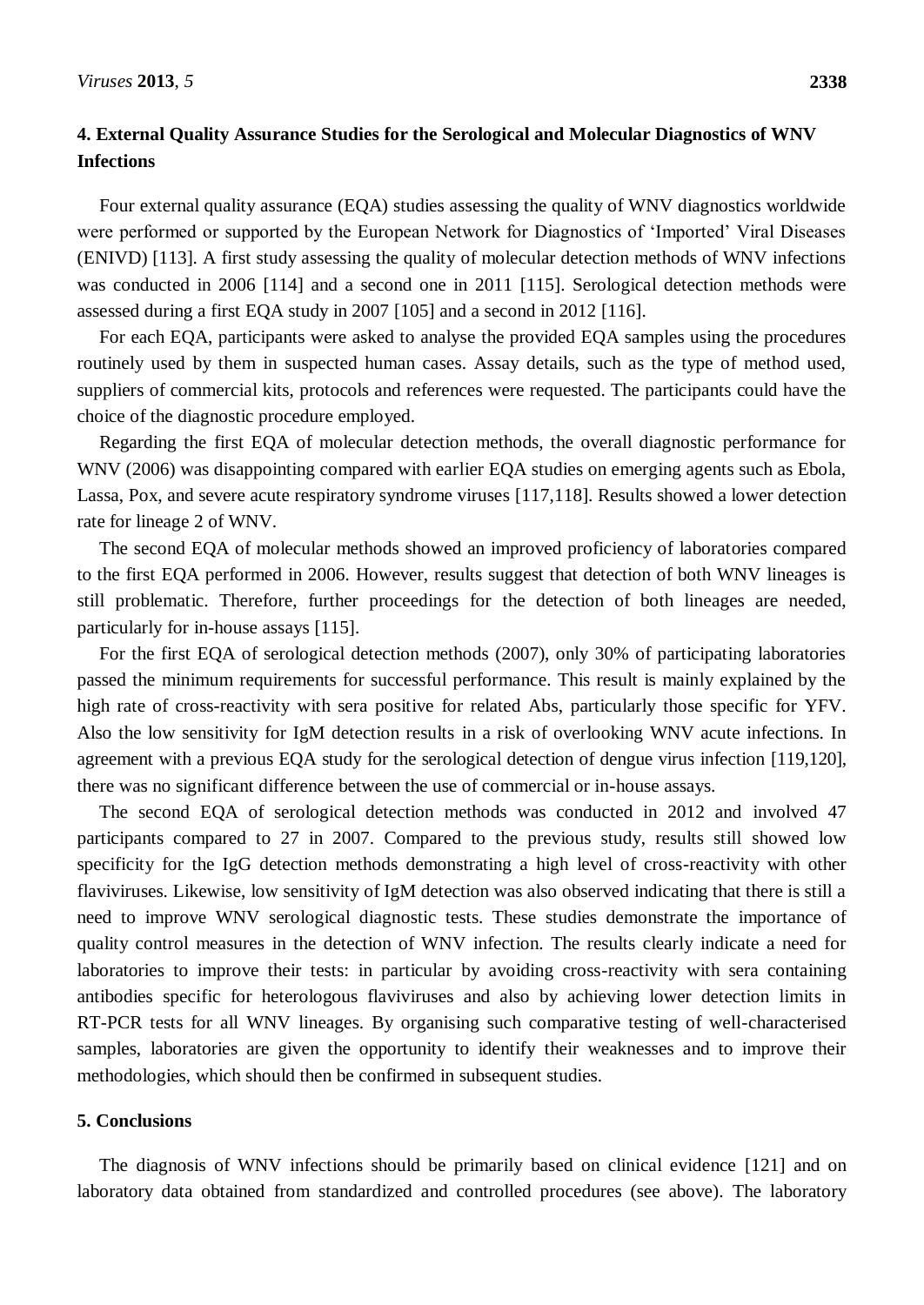requires minimal information (such as onset of symptoms, major clinical features and demographic information) to perform the adequate assays according to the clinical phase. Often the use of several assays is required for confirming the detection of WNV infection. In addition, the diversity and continuous evolution of circulating strains require regular revision of the molecular assays. Of utmost importance is the periodical participation of the diagnostic laboratories in the EQA studies in order to maintain and possibly improve their performance in detecting WNV infection.

### **Acknowledgments**

This work was supported in part by grant "Fondi Finalizzati Lab P3" from Regione Emilia Romagna and by grants "Ricerca Corrente" from the Italian Ministry of Health. Parts of this study were also supported under the Project "PREDEMICS" (7th Framework Programme—Grant Agreement no. 278433). This review is part of the ENIVD-CLRN activities funded by the European Centre for Disease Prevention and Control (ECDC) under the Framework Service Contract Ref. No. ECDC/2008/011.

## **Conflicts of Interest**

The authors declare no conflict of interest.

## **References and Notes**

- 1. Monini, M.; Falcone, E.; Busani, L.; Romi, R.; Ruggeri, F.M. West nile virus: Characteristics of an african virus adapting to the third millennium world. *Open Virol. J.* **2010**, *4*, 42–51.
- 2. Rossi, S.L.; Ross, T.M.; Evans, J.D. West Nile virus. *Clin. Lab. Med.* **2010**, *30*, 47–65.
- 3. Lim, S.M.; Koraka, P.; Osterhaus, A.D.; Martina, B.E. West Nile virus: Immunity and pathogenesis. *Viruses* **2011**, *3*, 811–828.
- 4. Gray, T.J.; Burrow, J.N.; Markey, P.G.; Whelan, P.I.; Jackson, J.; Smith, D.W.; Currie, B.J. West nile virus (Kunjin subtype) disease in the northern territory of Australia—A case of encephalitis and review of all reported cases. *Am. J. Trop. Med. Hyg.* **2011**, *85*, 952–956.
- 5. Bagnarelli, P.; Marinelli, K.; Trotta, D.; Monachetti, A.; Tavio, M.; Del Gobbo, R.; Capobianchi, M.; Menzo, S.; Nicoletti, L.; Magurano, F.; *et al.* Human case of autochthonous West Nile virus lineage 2 infection in Italy, September 2011. *Euro Surveill.* **2011**, *16*, pii: 20002.
- 6. Papa, A.; Politis, C.; Tsoukala, A.; Eglezou, A.; Bakaloudi, V.; Hatzitaki, M.; Tsergouli, K. West Nile virus lineage 2 from blood donor, Greece. *Emerg. Infect. Dis.* **2012**, *18*, 688–689.
- 7. Papa, A.; Xanthopoulou, K.; Gewehr, S.; Mourelatos, S. Detection of West Nile virus lineage 2 in mosquitoes during a human outbreak in Greece. *Clin. Microbiol. Infect.* **2011**, *17*, 1176–1180.
- 8. Sirbu, A.; Ceianu, C.S.; Panculescu-Gatej, R.I.; Vazquez, A.; Tenorio, A.; Rebreanu, R.; Niedrig, M.; Nicolescu, G.; Pistol, A. Outbreak of West Nile virus infection in humans, Romania, July to October 2010. *Euro Surveill.* **2011**, *16*, pii: 19762.
- 9. Bakonyi, T.; Hubalek, Z.; Rudolf, I.; Nowotny, N. Novel flavivirus or new lineage of West Nile virus, central Europe. *Emerg. Infect. Dis.* **2005**, *11*, 225–231.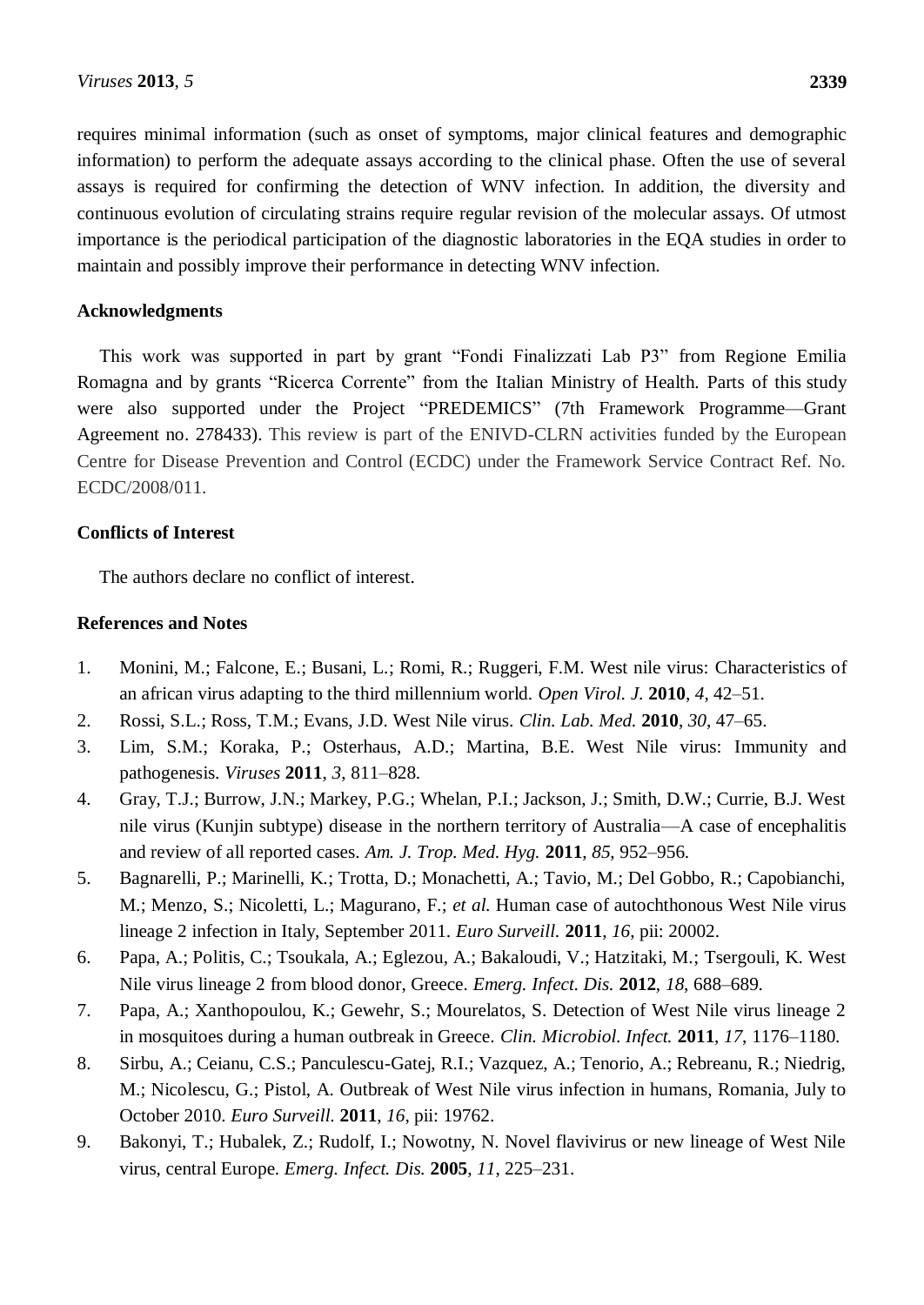- 10. Bondre, V.P.; Jadi, R.S.; Mishra, A.C.; Yergolkar, P.N.; Arankalle, V.A. West Nile virus isolates from India: evidence for a distinct genetic lineage. *J. Gen. Virol.* **2007**, *88*, 875–884.
- 11. Vazquez, A.; Sanchez-Seco, M.P.; Ruiz, S.; Molero, F.; Hernandez, L.; Moreno, J.; Magallanes, A.; Tejedor, C.G.; Tenorio, A. Putative new lineage of west nile virus, Spain. *Emerg. Infect. Dis.* **2010**, *16*, 549–552.
- 12. Weissenbock, H.; Kolodziejek, J.; Url, A.; Lussy, H.; Rebel-Bauder, B.; Nowotny, N. Emergence of Usutu virus, an African mosquito-borne flavivirus of the Japanese encephalitis virus group, central Europe. *Emerg. Infect. Dis.* **2002**, *8*, 652–656.
- 13. Dauphin, G.; Zientara, S. West Nile virus: Recent trends in diagnosis and vaccine development. *Vaccine* **2007**, *25*, 5563–5576.
- 14. Zou, S.; Foster, G.A.; Dodd, R.Y.; Petersen, L.R.; Stramer, S.L. West Nile fever characteristics among viremic persons identified through blood donor screening. *J. Infect. Dis.* **2010**, *202*, 1354–1361.
- 15. Rossini, G.; Carletti, F.; Bordi, L.; Cavrini, F.; Gaibani, P.; Landini, M.P.; Pierro, A.; Capobianchi, M.R.; Di Caro, A.; Sambri, V. Phylogenetic analysis of West Nile virus isolates, Italy, 2008–2009. *Emerg. Infect. Dis.* **2011**, *17*, 903–906.
- 16. Caceda, E.R.; Kochel, T.J. Application of modified shell vial culture procedure for arbovirus detection. *PLoS One* **2007**, *2*, e1034.
- 17. Jayakeerthi, R.S.; Potula, R.V.; Srinivasan, S.; Badrinath, S. Shell Vial Culture assay for the rapid diagnosis of Japanese encephalitis, West Nile and Dengue-2 viral encephalitis. *Virol. J.* **2006**, *3*, 2.
- 18. Sudeep, A.B.; Parashar, D.; Jadi, R.S.; Basu, A.; Mokashi, C.; Arankalle, V.A.; Mishra, A.C. Establishment and characterization of a new Aedes aegypti (L.) (Diptera: Culicidae) cell line with special emphasis on virus susceptibility. *In Vitro Cell. Dev. Biol. Anim.* **2009**, *45*, 491–495.
- 19. Busch, M.P.; Kleinman, S.H.; Tobler, L.H.; Kamel, H.T.; Norris, P.J.; Walsh, I.; Matud, J.L.; Prince, H.E.; Lanciotti, R.S.; Wright, D.J.; *et al.* Virus and antibody dynamics in acute west nile virus infection. *J. Infect. Dis.* **2008**, *198*, 984–993.
- 20. Murray, K.; Walker, C.; Herrington, E.; Lewis, J.A.; McCormick, J.; Beasley, D.W.; Tesh, R.B.; Fisher-Hoch, S. Persistent infection with West Nile virus years after initial infection. *J. Infect. Dis.* **2010**, *201*, 2–4.
- 21. European Centre for Disease Prevention and Control. Expert consultation on West Nile virus infection. ECDC Meeting Report, Thessaloniki, Greece, 25–26 January 2011. Available online: http://ecdc.europa.eu/en/publications/Publications/1106\_MER\_WNV\_Expert\_Consultation.pdf (accessed on 20 September 2013).
- 22. Gyure, K.A. West Nile virus infections. *J. Neuropathol. Exp. Neurol.* **2009**, *68*, 1053–1060.
- 23. Morelli, M.C.; Sambri, V.; Grazi, G.L.; Gaibani, P.; Pierro, A.; Cescon, M.; Ercolani, G.; Cavrini, F.; Rossini, G.; Capobianchi, M.R.; *et al.* Absence of neuroinvasive disease in a liver transplant recipient who acquired West Nile virus (WNV) infection from the organ donor and who received WNV antibodies prophylactically. *Clin. Infect. Dis.* **2010**, *51*, e34–e37.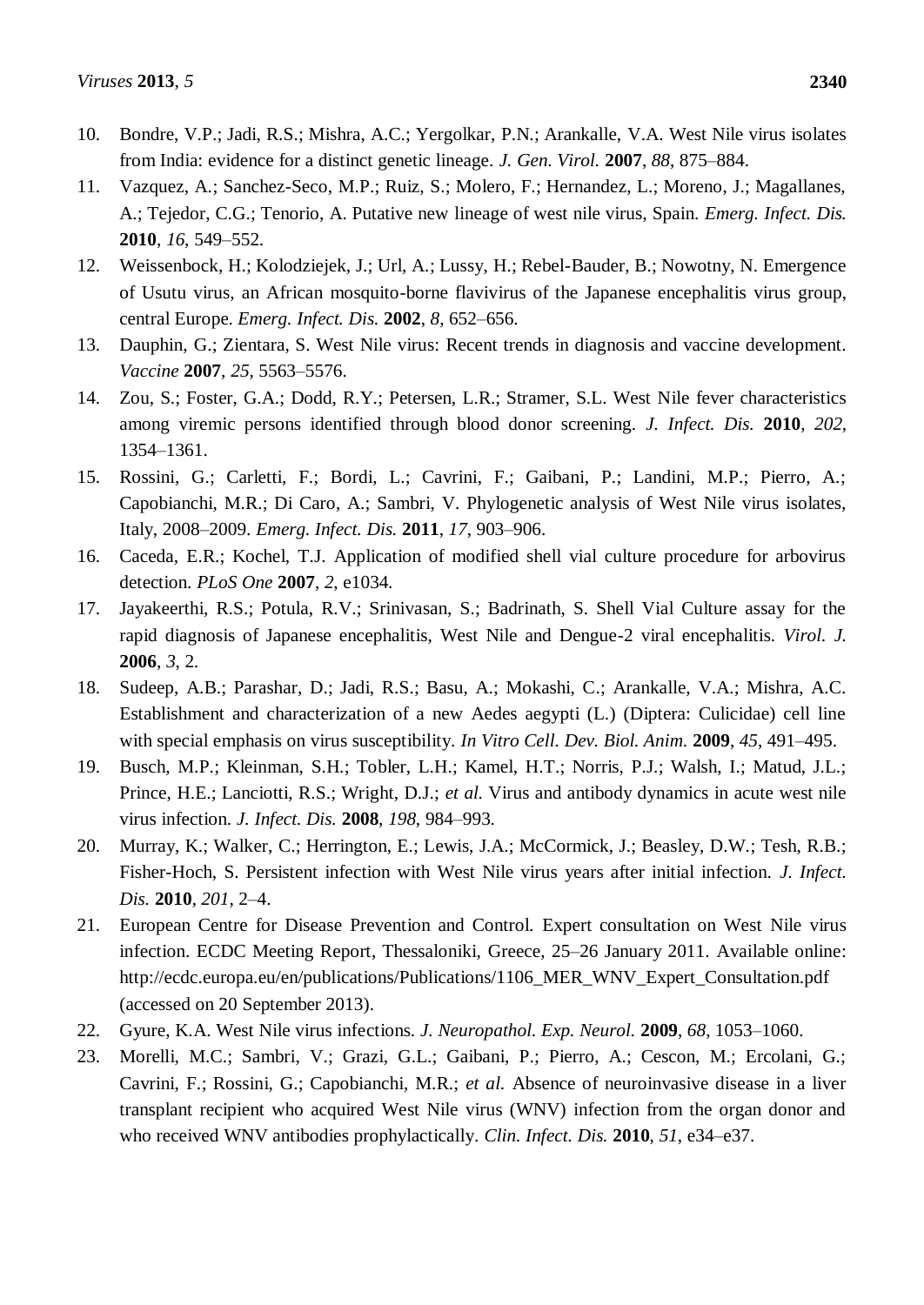- 24. Inojosa, W.O.; Scotton, P.G.; Fuser, R.; Giobbia, M.; Paolin, A.; Maresca, M.C.; Brunello, A.; Nascimben, E.; Sorbara, C.; Rigoli, R.; *et al.* West Nile virus transmission through organ transplantation in north-eastern Italy: A case report and implications for pre-procurement screening. *Infection* **2012**, *40*, 557–562.
- 25. Costa, A.N.; Capobianchi, M.R.; Ippolito, G.; Palu, G.; Barzon, L.; Piccolo, G.; Andreetta, B.; Filippetti, M.; Fehily, D.; Lombardini, L.; *et al.* West Nile virus: The Italian national transplant network reaction to an alert in the north-eastern region, Italy 2011. *Euro Surveill.* **2011**, *16*, pii: 19991.
- 26. Rabel, P.O.; Planitzer, C.B.; Farcet, M.R.; Orlinger, K.K.; Ilk, R.; Barrett, P.N.; Kreil, T.R. Increasing West Nile virus antibody titres in central European plasma donors from 2006 to 2010. *Euro Surveill.* **2011**, *16*, pii: 19812.
- 27. Stramer, S.L. Reacting to an emerging safety threat: West Nile virus in North America. *Dev. Biol.* **2007**, *127*, 43–58.
- 28. Grazzini, G.; Liumbruno, G.M.; Pupella, S.; Silvestri, A.R.; Randi, V.; Pascarelli, N.; Zucchelli, P.; Di Caro, A.; Spataro, N.; D'Angelo, E.; *et al.* West Nile virus in Italy: a further threat to blood safety, a further challenge to the blood system. *Blood Transfus.* **2008**, *6*, 235–237.
- 29. Pai, A.; Kleinman, S.; Malhotra, K.; Lee-Haynes, L.; Pietrelli, L.; Saldanha, J. Performance characteristics of the Food and Drug Administration-licensed Roche Cobas TaqScreen West Nile virus assay. *Transfusion* **2008**, *48*, 2184–2189.
- 30. Ziermann, R.; Sanchez-Guerrero, S.A. PROCLEIX West Nile virus assay based on transcriptionmediated amplification. *Expert. Rev. Mol. Diagn.* **2008**, *8*, 239–245.
- 31. Zhang, W.; Wu, J.; Li, Y.; Li, F.; Njoo, H. Rapid and accurate *in vitro* assays for detection of West Nile virus in blood and tissues. *Transfus. Med. Rev.* **2009**, *23*, 146–154.
- 32. Lai, L.; Lee, T.H.; Tobler, L.; Wen, L.; Shi, P.; Alexander, J.; Ewing, H.; Busch, M. Relative distribution of West Nile virus RNA in blood compartments: Implications for blood donor nucleic acid amplification technology screening. *Transfusion* **2012**, *52*, 447–454.
- 33. Pisani, G.; Pupella, S.; Marino, F.; Gaggioli, A.; Sambri, V.; Rossini, G.; Wirz, M.; Grazzini, G. Interlaboratory study to evaluate the performance of laboratories involved in West Nile virus RNA screening of blood and blood components by nucleic acid amplification testing in Italy. *Blood Transfus.* **2011**, *9*, 425–429.
- 34. Gaibani, P.; Pierro, A.M.; Cavrini, F.; Rossini, G.; Landini, M.P.; Sambri, V. False-positive transcription-mediated amplification assay detection of West Nile virus in blood from a patient with viremia caused by an Usutu virus infection. *J. Clin. Microbiol.* **2010**, *48*, 3338–3339.
- 35. Linnen, J.M.; Deras, M.L.; Cline, J.; Wu, W.; Broulik, A.S.; Cory, R.E.; Knight, J.L.; Cass, M.M.; Collins, C.S.; Giachetti, C. Performance evaluation of the PROCLEIX West Nile virus assay on semi-automated and automated systems. *J. Med. Virol.* **2007**, *79*, 1422–1430.
- 36. Galel, S.A.; Webster, J.; Roa, L. Feasibility of routine individual donation testing for West Nile virus RNA during epidemic season using the investigational Roche cobas TaqScreen West Nile virus test and cobas s 201 system prototype. *Transfusion* **2008**, *48*, 1486–1494.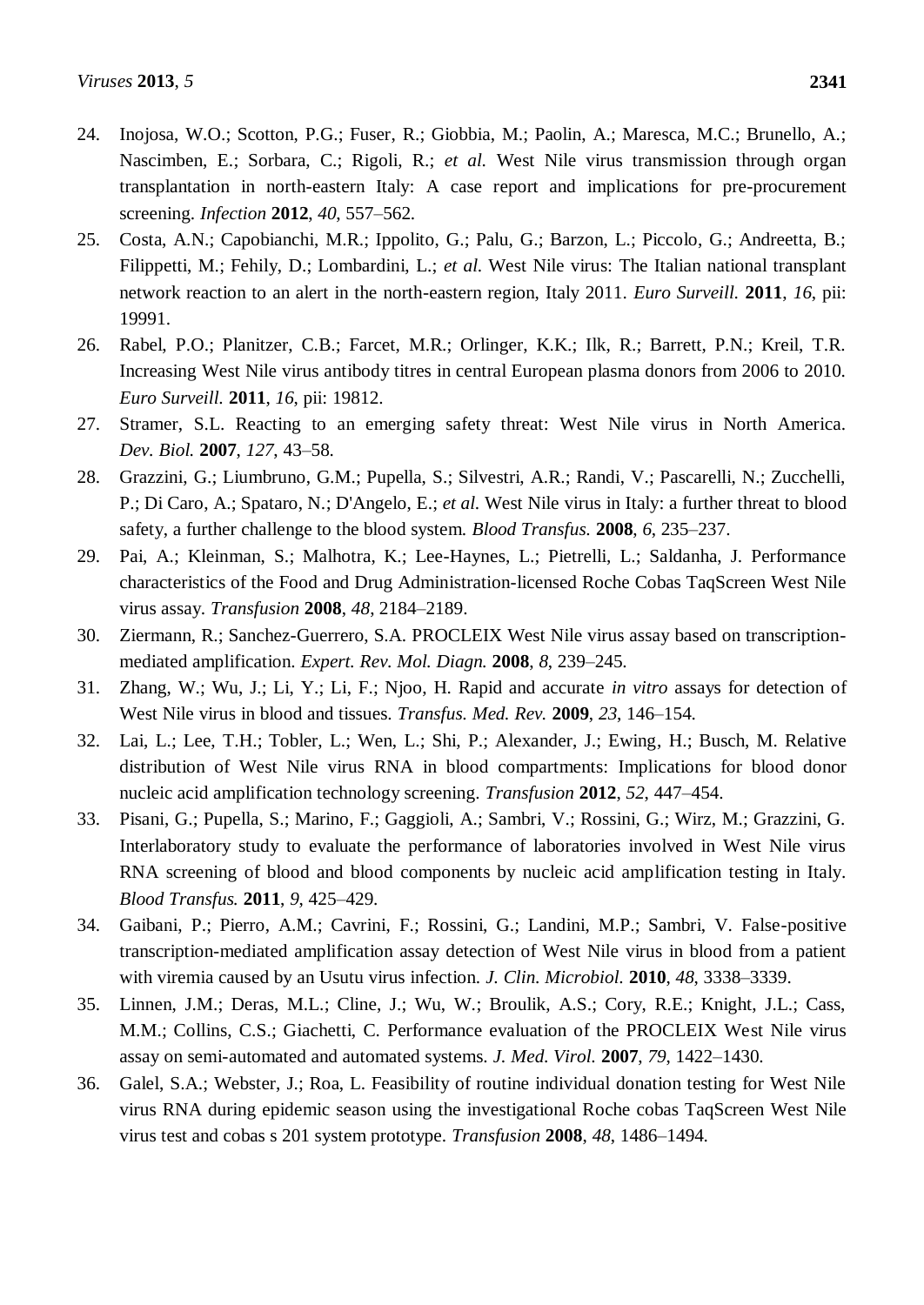- 38. Lee, D.H.; Mathew, J.; Pfahler, W.; Ma, D.; Valinsky, J.; Prince, A.M.; Andrus, L. Individual donor nucleic acid amplification testing for detection of West Nile virus. *J. Clin. Microbiol.* **2005**, *43*, 5111–5116.
- 39. Tilley, P.A.; Fox, J.D.; Lee, B.; Chui, L.; Preiksaitis, J. Screening of organ and tissue donors for West Nile virus by nucleic acid amplification—A three year experience in Alberta. *Am. J. Transplant.* **2008**, *8*, 2119–2125.
- 40. Shi, P.Y.; Kauffman, E.B.; Ren, P.; Felton, A.; Tai, J.H.; Dupuis, A.P., 2nd; Jones, S.A.; Ngo, K.A.; Nicholas, D.C.; Maffei, J.; *et al.* High-throughput detection of West Nile virus RNA. *J. Clin. Microbiol.* **2001**, *39*, 1264–1271.
- 41. Scaramozzino, N.; Crance, J.M.; Jouan, A.; DeBriel, D.A.; Stoll, F.; Garin, D. Comparison of flavivirus universal primer pairs and development of a rapid, highly sensitive heminested reverse transcription-PCR assay for detection of flaviviruses targeted to a conserved region of the NS5 gene sequences. *J. Clin. Microbiol.* **2001**, *39*, 1922–1927.
- 42. Sanchez-Seco, M.P.; Rosario, D.; Domingo, C.; Hernandez, L.; Valdes, K.; Guzman, M.G.; Tenorio, A. Generic RT-nested-PCR for detection of flaviviruses using degenerated primers and internal control followed by sequencing for specific identification. *J. Virol. Methods* **2005**, *126*, 101–109.
- 43. Lanciotti, R.S.; Kerst, A.J.; Nasci, R.S.; Godsey, M.S.; Mitchell, C.J.; Savage, H.M.; Komar, N.; Panella, N.A.; Allen, B.C.; Volpe, K.E.; *et al.* Rapid detection of west nile virus from human clinical specimens, field-collected mosquitoes, and avian samples by a TaqMan reverse transcriptase-PCR assay. *J. Clin. Microbiol.* **2000**, *38*, 4066–4071.
- 44. Jimenez-Clavero, M.A.; Aguero, M.; Rojo, G.; Gomez-Tejedor, C. A new fluorogenic real-time RT-PCR assay for detection of lineage 1 and lineage 2 West Nile viruses. *J. Vet. Diagn. Invest.* **2006**, *18*, 459–462.
- 45. Papin, J.F.; Vahrson, W.; Larson, L.; Dittmer, D.P. Genome-wide real-time PCR for West Nile virus reduces the false-negative rate and facilitates new strain discovery. *J. Virol. Methods 169*, 103–111.
- 46. Papin, J.F.; Vahrson, W.; Dittmer, D.P. SYBR green-based real-time quantitative PCR assay for detection of West Nile Virus circumvents false-negative results due to strain variability. *J. Clin. Microbiol.* **2004**, *42*, 1511–1518.
- 47. Rondini, S.; Pingle, M.R.; Das, S.; Tesh, R.; Rundell, M.S.; Hom, J.; Stramer, S.; Turner, K.; Rossmann, S.N.; Lanciotti, R.; *et al.* Development of multiplex PCR-ligase detection reaction assay for detection of West Nile virus. *J. Clin. Microbiol.* **2008**, *46*, 2269–2279.
- 48. Eiden, M.; Vina-Rodriguez, A.; Hoffmann, B.; Ziegler, U.; Groschup, M.H. Two new real-time quantitative reverse transcription polymerase chain reaction assays with unique target sites for the specific and sensitive detection of lineages 1 and 2 West Nile virus strains. *J. Vet. Diagn. Invest.* **2010**, *22*, 748–753.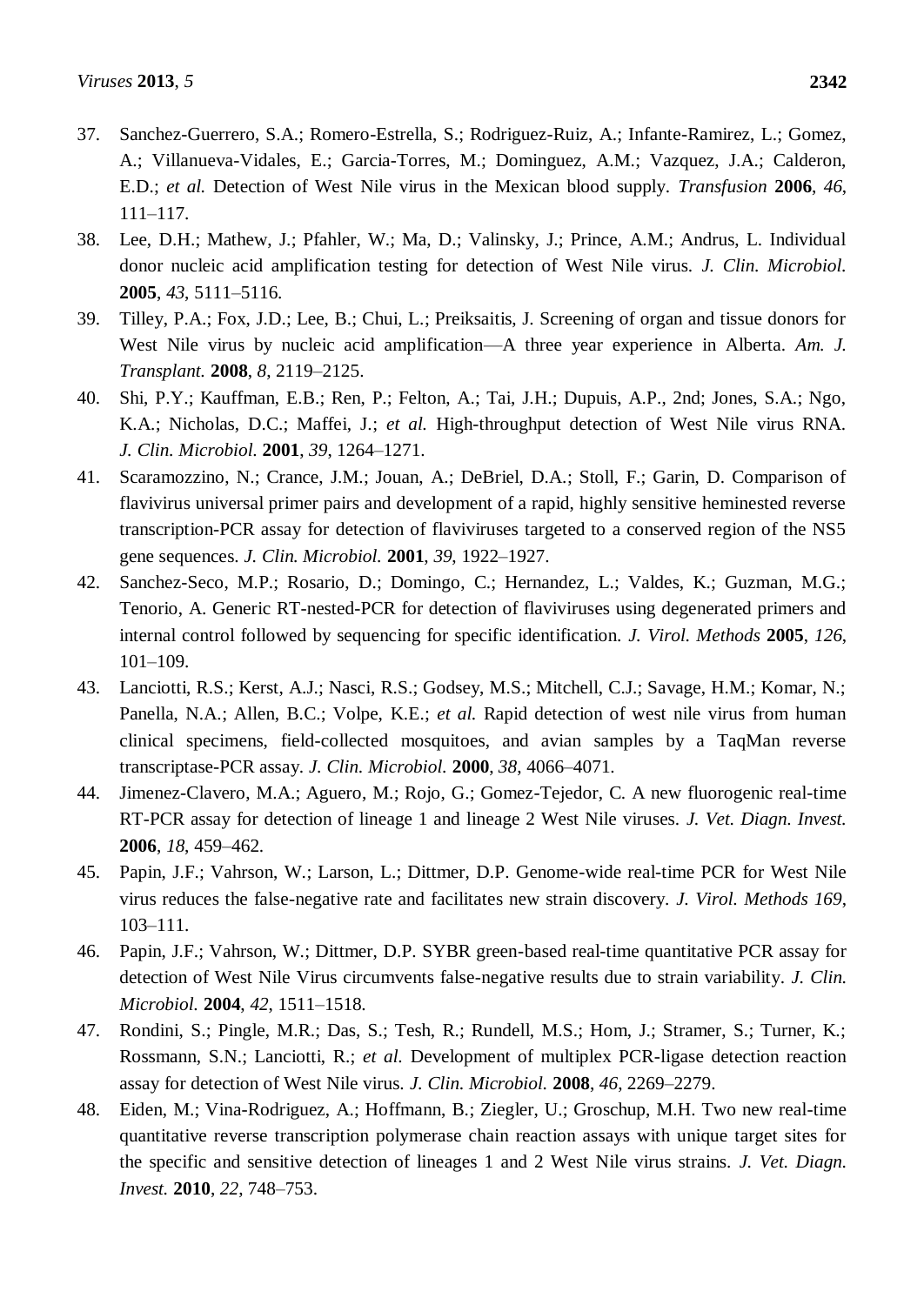- 49. Cavrini, F.; Gaibani, P.; Pierro, A.M.; Rossini, G.; Landini, M.P.; Sambri, V. Chikungunya: An emerging and spreading arthropod-borne viral disease. *J. Infect. Dev. Ctries.* **2009**, *3*, 744–752.
- 50. Gould, E.; Gallian, P.; De Lamballerie, X.; Charrel, R. First cases of autochthonous dengue fever and chikungunya fever in France: from bad dream to reality! *Clin. Microbiol. Infect.* **2010**, *16*, 1702–1704.
- 51. Schmidt-Chanasit, J.; Haditsch, M.; Schoneberg, I.; Gunther, S.; Stark, K.; Frank, C. Dengue virus infection in a traveller returning from Croatia to Germany. *Euro Surveill.* **2010**, *15*, pii: 19677.
- 52. Jost, H.; Bialonski, A.; Maus, D.; Sambri, V.; Eiden, M.; Groschup, M.H.; Gunther, S.; Becker, N.; Schmidt-Chanasit, J. Isolation of usutu virus in Germany. *Am. J. Trop. Med. Hyg.* **2011**, *85*, 551–553.
- 53. Naze, F.; Le Roux, K.; Schuffenecker, I.; Zeller, H.; Staikowsky, F.; Grivard, P.; Michault, A.; Laurent, P. Simultaneous detection and quantitation of Chikungunya, dengue and West Nile viruses by multiplex RT-PCR assays and dengue virus typing using high resolution melting. *J. Virol. Methods* **2009**, *162*, 1–7.
- 54. Yeh, J.Y.; Lee, J.H.; Seo, H.J.; Park, J.Y.; Moon, J.S.; Cho, I.S.; Lee, J.B.; Park, S.Y.; Song, C.S.; Choi, I.S. Fast duplex one-step reverse transcriptase PCR for rapid differential detection of West Nile and Japanese encephalitis viruses. *J. Clin. Microbiol.* **2010**, *48*, 4010–4014.
- 55. Bhatnagar, J.; Guarner, J.; Paddock, C.D.; Shieh, W.J.; Lanciotti, R.S.; Marfin, A.A.; Campbell, G.L.; Zaki, S.R. Detection of West Nile virus in formalin-fixed, paraffin-embedded human tissues by RT-PCR: a useful adjunct to conventional tissue-based diagnostic methods. *J. Clin. Virol.* **2007**, *38*, 106–111.
- 56. Cantile, C.; Del Piero, F.; Di Guardo, G.; Arispici, M. Pathologic and immunohistochemical findings in naturally occuring West Nile virus infection in horses. *Vet. Pathol.* **2001**, *38*, 414–421.
- 57. Jozan, M.; Evans, R.; McLean, R.; Hall, R.; Tangredi, B.; Reed, L.; Scott, J. Detection of West Nile Virus infection in birds in the United States by blocking ELISA and immunohistochemistry. *Vector Borne Zoonotic. Dis.* **2003**, *3*, 99–110.
- 58. WHO. The protocol for Dengue PRNT assay could be used as a standard. Available online: http://whqlibdoc.who.int/hq/2007/who\_ivb\_07.07\_eng.pdf (accessed on 20 September 2013).
- 59. Pierson, T.C.; Diamond, M.S. Molecular mechanisms of antibody-mediated neutralisation of flavivirus infection. *Expert. Rev. Mol. Med.* **2008**, *10*, e12.
- 60. Sanchez, M.D.; Pierson, T.C.; McAllister, D.; Hanna, S.L.; Puffer, B.A.; Valentine, L.E.; Murtadha, M.M.; Hoxie, J.A.; Doms, R.W. Characterization of neutralizing antibodies to West Nile virus. *Virology* **2005**, *336*, 70–82.
- 61. Lindsey, H.S.; Calisher, C.H.; Mathews, J.H. Serum dilution neutralization test for California group virus identification and serology. *J. Clin. Microbiol.* **1976**, *4*, 503–510.
- 62. Roehrig, J. *WHO Guidelines for Plaque Reduction Neutralization Testing of Human Antibodies to Dengue Viruses*; Department of Immunization, Vaccines and Biologicals, World Health Organization: Geneva, Switzerland, 2007; pp. 6–19. Available online: http://whqlibdoc.who.int/ hq/2007/who\_ivb\_07.07\_eng.pdf (accessed on 24 September 2013).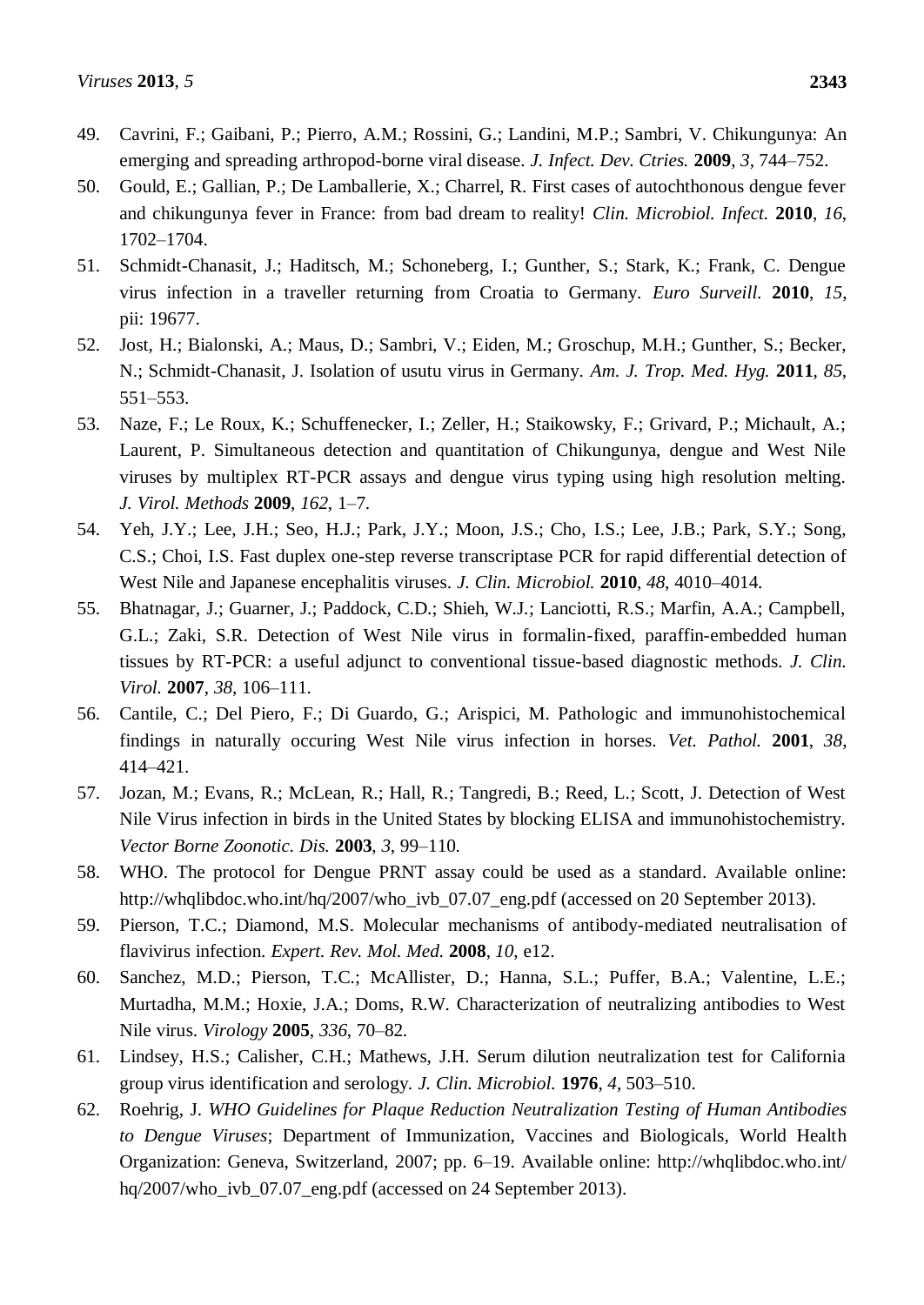- 63. Hofmeister, Y.; Planitzer, C.B.; Farcet, M.R.; Teschner, W.; Butterweck, H.A.; Weber, A.; Holzer, G.W.; Kreil, T.R. Human IgG subclasses: *In vitro* neutralization of and *in vivo* protection against West Nile virus. *J. Virol.* **2011**, *85*, 1896–1899.
- 64. Weissenbock, H.; Hubalek, Z.; Bakonyi, T.; Nowotny, N. Zoonotic mosquito-borne flaviviruses: worldwide presence of agents with proven pathogenicity and potential candidates of future emerging diseases. *Vet. Microbiol.* **2010**, *140*, 271–280.
- 65. Papa, A.; Perperidou, P.; Tzouli, A.; Castilletti, C. West Nile virus--neutralizing antibodies in humans in Greece. *Vector Borne Zoonotic. Dis.* **2010**, *10*, 655–658.
- 66. Cavrini, F.; Gaibani, P.; Longo, G.; Pierro, A.M.; Rossini, G.; Bonilauri, P.; Gerundi, G.E.; Di Benedetto, F.; Pasetto, A.; Girardis, M.; *et al.* Usutu virus infection in a patient who underwent orthotropic liver transplantation, Italy, August–September 2009. *Euro Surveill.* **2009**, *14*, pii: 19448.
- 67. Pecorari, M.; Longo, G.; Gennari, W.; Grottola, A.; Sabbatini, A.; Tagliazucchi, S.; Savini, G.; Monaco, F.; Simone, M.; Lelli, R.; *et al.* First human case of Usutu virus neuroinvasive infection, Italy, August-September 2009. *Euro Surveill.* **2009**, *14*, pii: 19446.
- 68. Misra, U.K.; Kalita, J. Overview: Japanese encephalitis. *Prog. Neurobiol.* **2010**, *91*, 108–120.
- 69. Ravanini, P.; Huhtamo, E.; Ilaria, V.; Crobu, M.; Nicosia, A.; Servino, L.; Rivasi, F.; Allegrini, S.; Miglio, U.; Magri, A.; *et al.* Japanese encephalitis virus RNA detected in Culex pipiens mosquitoes in Italy. *Euro Surveill.* **2012**, *17*, pii: 20221.
- 70. Platonov, A.; Rossi, G.; Karan, L.; Mironov, K.; Busani, L.; Rezza, G. Does the Japanese encephalitis virus (JEV) represent a threat for human health in Europe? Detection of JEV RNA sequences in birds collected in Italy. *Euro Surveill.* **2012**, *17*, pii: 20241.
- 71. Gaibani, P.; Finarelli, A.; Cagarelli, R.; Pierro, A.; Rossini, G.; Calzolari, M.; Dottori, M.; Bonilauri, P.; Landini, M.; Sambri, V. Retrospective screening of serum and cerebrospinal fluid samples from patients with acute meningo-encephalitis does not reveal past Japanese encephalitis virus infection, Emilia Romagna, Italy, 2011. *Euro Surveill.* **2012**, *17*, pii: 20257.
- 72. Petri, E.; Gniel, D.; Zent, O. Tick-borne encephalitis (TBE) trends in epidemiology and current and future management. *Travel. Med. Infect. Dis.* **2010**, *8*, 233–245.
- 73. Reiter, P. Yellow fever and dengue: a threat to Europe? *Euro Surveill.* **2010**, *15*, pii.19509.
- 74. Papa, A.; Karabaxoglou, D.; Kansouzidou, A. Acute West Nile virus neuroinvasive infections: Cross-reactivity with dengue virus and tick-borne encephalitis virus. *J. Med. Virol.* **2011**, *83*, 1861–1865.
- 75. Gobbi, F.; Barzon, L.; Capelli, G.; Angheben, A.; Pacenti, M.; Napoletano, G.; Piovesan, C.; Montarsi, F.; Martini, S.; Rigoli, R.; *et al.* Surveillance for West Nile, dengue, and chikungunya virus infections, Veneto Region, Italy, 2010. *Emerg. Infect. Dis.* **2012**, *18*, 671–673.
- 76. Pierro, A.; Varani, S.; Rossini, G.; Gaibani, P.; Cavrini, F.; Finarelli, A.C.; Macini, P.; Cagarelli, R.; Mattivi, A.; Angelini, P.; *et al.* Imported cases of dengue virus infection: Emilia-Romagna, Italy, 2010. *Clin. Microbiol. Infect.* **2011**, *17*, 1349–1352.
- 77. Hepburn, M.J.; Kortepeter, M.G.; Pittman, P.R.; Boudreau, E.F.; Mangiafico, J.A.; Buck, P.A.; Norris, S.L.; Anderson, E.L. Neutralizing antibody response to booster vaccination with the 17d yellow fever vaccine. *Vaccine* **2006**, *24*, 2843–2849.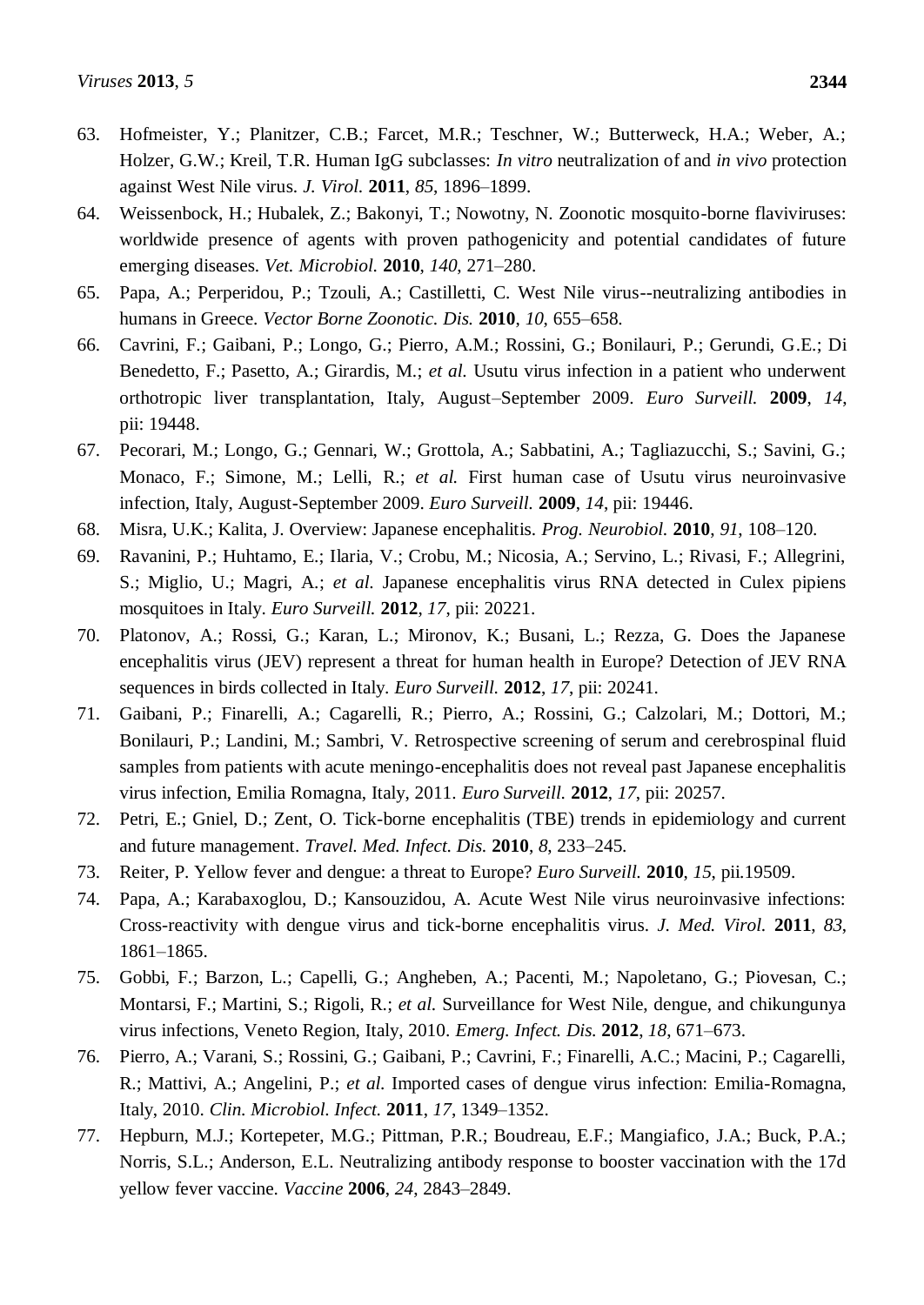- 78. Mansfield, K.L.; Horton, D.L.; Johnson, N.; Li, L.; Barrett, A.D.; Smith, D.J.; Galbraith, S.E.; Solomon, T.; Fooks, A.R. Flavivirus-induced antibody cross-reactivity. *J. Gen. Virol.* **2011**, *92*, 2821–2829.
- 79. Stiasny, K.; Aberle, J.H.; Chmelik, V.; Karrer, U.; Holzmann, H.; Heinz, F.X. Quantitative determination of IgM antibodies reduces the pitfalls in the serodiagnosis of tick-borne encephalitis. *J. Clin. Virol.* **2012**, *54*, 115–120.
- 80. Taketa-Graham, M.; Powell Pereira, J.L.; Baylis, E.; Cossen, C.; Oceguera, L.; Patiris, P.; Chiles, R.; Hanson, C.V.; Forghani, B. High throughput quantitative colorimetric microneutralization assay for the confirmation and differentiation of West Nile Virus and St. Louis encephalitis virus. *Am. J. Trop. Med. Hyg. 82*, 501–504.
- 81. Nelson, S.; Jost, C.A.; Xu, Q.; Ess, J.; Martin, J.E.; Oliphant, T.; Whitehead, S.S.; Durbin, A.P.; Graham, B.S.; Diamond, M.S.; *et al.* Maturation of West Nile virus modulates sensitivity to antibody-mediated neutralization. *PLoS Pathog.* **2008**, *4*, e1000060.
- 82. Qureshi, A.A.; Trent, D.W. Group B arbovirus structural and nonstructural antigens. 3. Serological specificity of solubilized intracellular viral proteins. *Infect. Immun.* **1973**, *8*, 993–999.
- 83. Kapoor, H.; Signs, K.; Somsel, P.; Downes, F.P.; Clark, P.A.; Massey, J.P. Persistence of West Nile Virus (WNV) IgM antibodies in cerebrospinal fluid from patients with CNS disease. *J. Clin. Virol.* **2004**, *31*, 289–291.
- 84. Prince, H.E.; Tobler, L.H.; Yeh, C.; Gefter, N.; Custer, B.; Busch, M.P. Persistence of West Nile virus-specific antibodies in viremic blood donors. *Clin. Vaccine Immunol.* **2007**, *14*, 1228–1230.
- 85. Martin, D.A.; Biggerstaff, B.J.; Allen, B.; Johnson, A.J.; Lanciotti, R.S.; Roehrig, J.T. Use of immunoglobulin m cross-reactions in differential diagnosis of human flaviviral encephalitis infections in the United States. *Clin. Diagn. Lab. Immunol.* **2002**, *9*, 544–549.
- 86. Long, M.T.; Jeter, W.; Hernandez, J.; Sellon, D.C.; Gosche, D.; Gillis, K.; Bille, E.; Gibbs, E.P. Diagnostic performance of the equine IgM capture ELISA for serodiagnosis of West Nile virus infection. *J. Vet. Intern. Med.* **2006**, *20*, 608–613.
- 87. Welch, R.J.; Anderson, B.L.; Litwin, C.M. Evaluation of a new commercial enzyme immunoassay for the detection of IgM antibodies to West Nile virus using a ratio method to eliminate nonspecific reactivity. *J. Clin. Lab. Anal.* **2008**, *22*, 362–366.
- 88. Beasley, D.W.; Holbrook, M.R.; Travassos Da Rosa, A.P.; Coffey, L.; Carrara, A.S.; Phillippi-Falkenstein, K.; Bohm, R.P., Jr.; Ratterree, M.S.; Lillibridge, K.M.; Ludwig, G.V.; *et al.* Use of a recombinant envelope protein subunit antigen for specific serological diagnosis of West Nile virus infection. *J. Clin. Microbiol.* **2004**, *42*, 2759–2765.
- 89. Alonso-Padilla, J.; Jimenez de Oya, N.; Blazquez, A.B.; Loza-Rubio, E.; Escribano, J.M.; Saiz, J.C.; Escribano-Romero, E. Evaluation of an enzyme-linked immunosorbent assay for detection of West Nile virus infection based on a recombinant envelope protein produced in Trichoplusia ni larvae. *J. Virol. Methods* **2010**, *166*, 37–41.
- 90. Hogrefe, W.R.; Moore, R.; Lape-Nixon, M.; Wagner, M.; Prince, H.E. Performance of immunoglobulin G (IgG) and IgM enzyme-linked immunosorbent assays using a West Nile virus recombinant antigen (preM/E) for detection of West Nile virus- and other flavivirus-specific antibodies. *J. Clin. Microbiol.* **2004**, *42*, 4641–4648.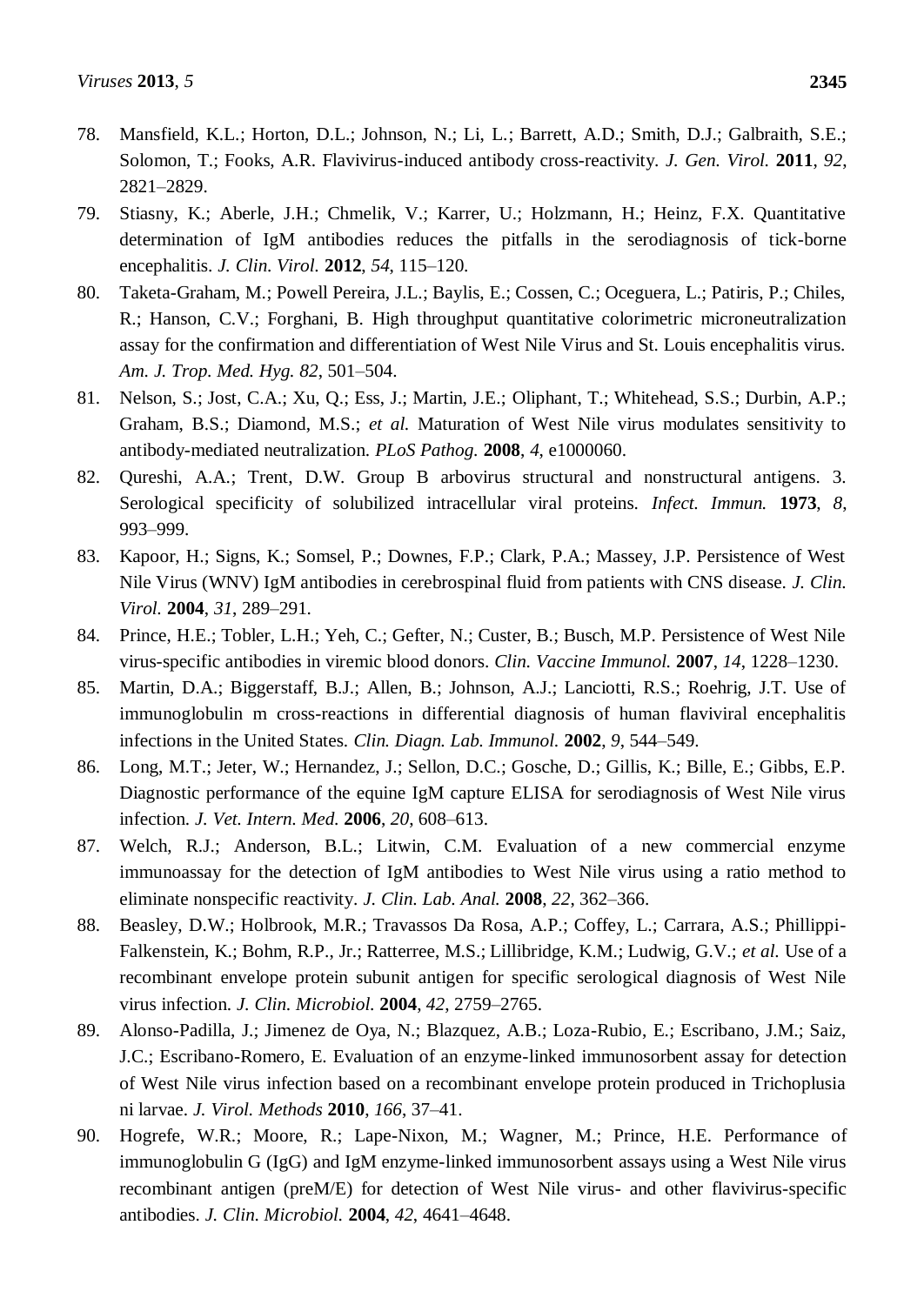- 91. Holmes, D.A.; Purdy, D.E.; Chao, D.Y.; Noga, A.J.; Chang, G.J. Comparative analysis of immunoglobulin M (IgM) capture enzyme-linked immunosorbent assay using virus-like particles or virus-infected mouse brain antigens to detect IgM antibody in sera from patients with evident flaviviral infections. *J. Clin. Microbiol.* **2005**, *43*, 3227–3236.
- 92. Hukkanen, R.R.; Liggitt, H.D.; Kelley, S.T.; Grant, R.; Anderson, D.; Beaty, B.J.; Marlenee, N.L.; Hall, R.A.; Bielefeldt-Ohmann, H. Comparison of commercially available and novel West Nile virus immunoassays for detection of seroconversion in pig-tailed macaques (Macaca nemestrina). *Comp. Med.* **2006**, *56*, 46–54.
- 93. Wong, S.J.; Boyle, R.H.; Demarest, V.L.; Woodmansee, A.N.; Kramer, L.D.; Li, H.; Drebot, M.; Koski, R.A.; Fikrig, E.; Martin, D.A.; *et al.* Immunoassay targeting nonstructural protein 5 to differentiate West Nile virus infection from dengue and St. Louis encephalitis virus infections and from flavivirus vaccination. *J. Clin. Microbiol.* **2003**, *41*, 4217–4223.
- 94. Marfin, A.A.; Gubler, D.J. West Nile encephalitis: an emerging disease in the United States. *Clin. Infect. Dis.* **2001**, *33*, 1713–1719.
- 95. Tardei, G.; Ruta, S.; Chitu, V.; Rossi, C.; Tsai, T.F.; Cernescu, C. Evaluation of immunoglobulin M (IgM) and IgG enzyme immunoassays in serologic diagnosis of West Nile Virus infection. *J. Clin. Microbiol.* **2000**, *38*, 2232–2239.
- 96. Neitzel, D.F.; Kemperman, M.M.; Semple, S.; Wong, S.; Feist, M.A.; Miller, T.K.; Chung, W.M.; Hojvat, S.; Lanciotti, R.S.; Panella, A.J.; *et al.* False-positive results with a commercially available West Nile virus immunoglobulin M assay—United States, 2008. *Morb. Mortal. Wkly. Rep.* **2009**, *58*, 458–460.
- 97. Prince, H.E.; Calma, J.; Pham, T.; Seaton, B.L. Frequency of missed cases of probable acute West Nile virus (WNV) infection when testing for WNV RNA alone or WNV immunoglobulin M alone. *Clin. Vaccine Immunol.* **2009**, *16*, 587–588.
- 98. Koepsell, S.A.; Freifeld, A.G.; Sambol, A.R.; McComb, R.D.; Kazmi, S.A. Seronegative naturally acquired West Nile virus encephalitis in a renal and pancreas transplant recipient. *Transpl. Infect. Dis.* **2010**, *12*, 459–464.
- 99. Gaibani, P.; Pierro, A.; Alicino, R.; Rossini, G.; Cavrini, F.; Landini, M.P.; Sambri, V. Detection of Usutu-virus-specific IgG in blood donors from northern Italy. *Vector Borne Zoonotic. Dis.* **2012**, *12*, 431–433.
- 100. Pierro, A.; Gaibani, P.; Manisera, C.; Dirani, G.; Rossini, G.; Cavrini, F.; Ghinelli, F.; Ghinelli, P.; Finarelli, A.C.; Mattivi, A.; *et al.* Seroprevalence of West Nile virus-specific antibodies in a cohort of blood donors in northeastern Italy. *Vector Borne Zoonotic. Dis.* **2011**, *11*, 1605–1607.
- 101. Capobianchi, M.R.; Sambri, V.; Castilletti, C.; Pierro, A.M.; Rossini, G.; Gaibani, P.; Cavrini, F.; Selleri, M.; Meschi, S.; Lapa, D.; *et al.* Retrospective screening of solid organ donors in Italy, 2009, reveals unpredicted circulation of West Nile virus. *Euro Surveill.* **2010**, *15*, pii: 19648.
- 102. Hunsperger, E.; Beltran, M.; Acosta, L.N.; Jordan-Munoz, J.; Torres, J.; Luce, R.; Tomashek, K.M. Serological evaluation of suspected West Nile virus human cases following its introduction during a dengue outbreak in Puerto Rico in 2007. *Clin. Vaccine Immunol.* **2011**, *18*, 978–983.
- 103. Charrel, R.N.; de Lamballerie, X.; Durand, J.P.; Gallian, P.; Attoui, H.; Biagini, P.; De Micco, P. Prevalence of antibody against West Nile virus in volunteer blood donors living in southeastern France. *Transfusion* **2001**, *41*, 1320–1321.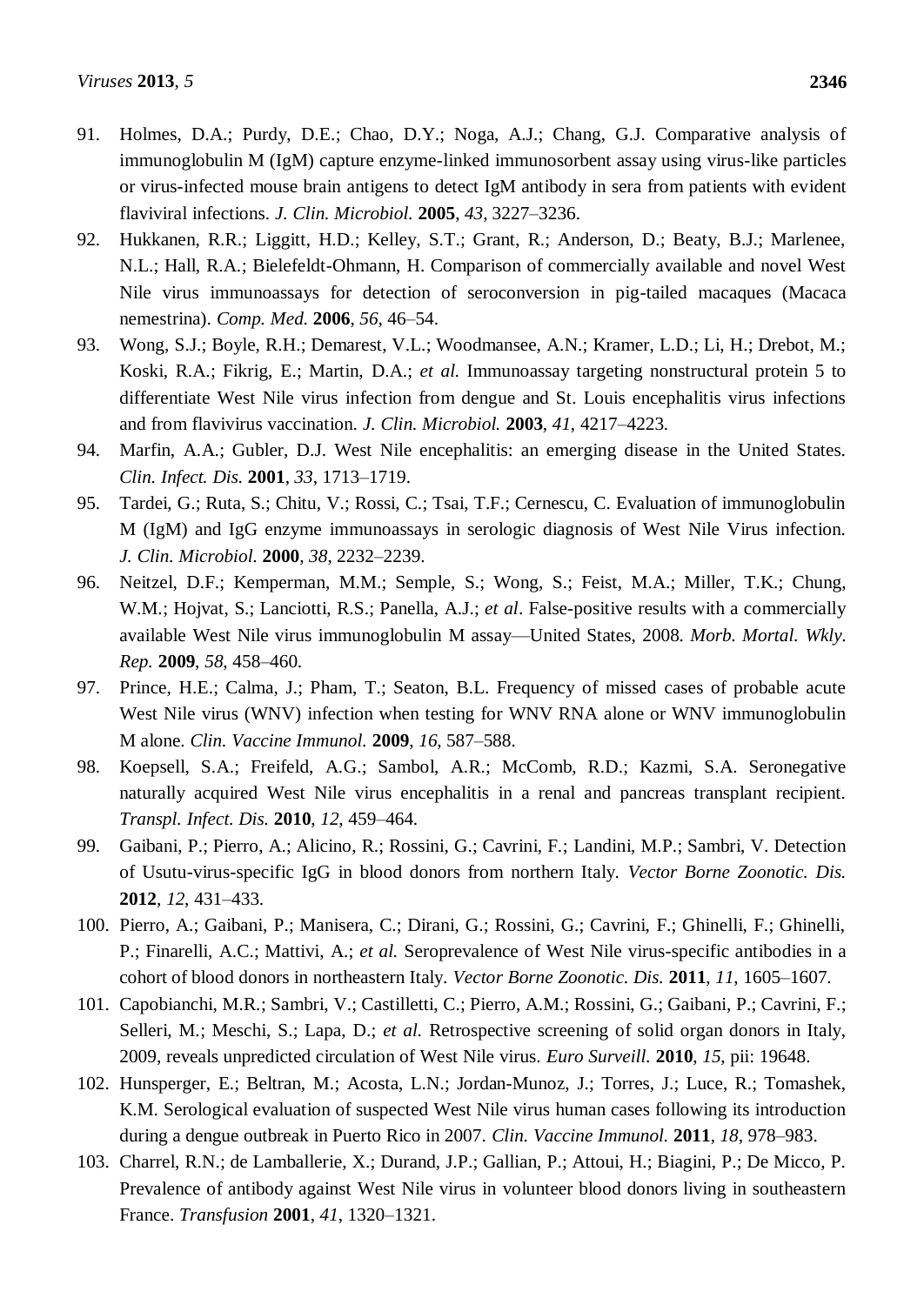- 104. Niedrig, M.; Sonnenberg, K.; Steinhagen, K.; Paweska, J.T. Comparison of ELISA and immunoassays for measurement of IgG and IgM antibody to West Nile virus in human sera against virus neutralisation. *J. Virol. Methods* **2007**, *139*, 103–105.
- 105. Niedrig, M.; Donoso Mantke, O.; Altmann, D.; Zeller, H. First international diagnostic accuracy study for the serological detection of West Nile virus infection. *BMC Infect. Dis.* **2007**, *7*, 72.
- 106. Fox, J.L.; Hazell, S.L.; Tobler, L.H.; Busch, M.P. Immunoglobulin G avidity in differentiation between early and late antibody responses to West Nile virus. *Clin. Vaccine Immunol.* **2006**, *13*, 33–36.
- 107. Levett, P.N.; Sonnenberg, K.; Sidaway, F.; Shead, S.; Niedrig, M.; Steinhagen, K.; Horsman, G.B.; Drebot, M.A. Use of immunoglobulin G avidity assays for differentiation of primary from previous infections with West Nile virus. *J. Clin. Microbiol.* **2005**, *43*, 5873–5875.
- 108. Schmitz, H.; Gabriel, M.; Emmerich, P. Specific detection of antibodies to different flaviviruses using a new immune complex ELISA. *Med. Microbiol. Immunol.* **2011**, *200*, 233–239.
- 109. Blitvich, B.J.; Bowen, R.A.; Marlenee, N.L.; Hall, R.A.; Bunning, M.L.; Beaty, B.J. Epitopeblocking enzyme-linked immunosorbent assays for detection of west nile virus antibodies in domestic mammals. *J. Clin. Microbiol.* **2003**, *41*, 2676–2679.
- 110. Lorono-Pino, M.A.; Farfan-Ale, J.A.; Blitvich, B.J.; Beebe, J.L.; Jarman, R.G.; Beaty, B.J. Evaluation of an epitope-blocking enzyme-linked immunosorbent assay for the diagnosis of West Nile virus infections in humans. *Clin. Vaccine Immunol.* **2009**, *16*, 749–755.
- 111. Malan, A.K.; Stipanovich, P.J.; Martins, T.B.; Hill, H.R.; Litwin, C.M. Detection of IgG and IgM to West Nile virus. Development of an immunofluorescence assay. *Am. J. Clin. Pathol.* **2003**, *119*, 508–515.
- 112. Koraka, P.; Zeller, H.; Niedrig, M.; Osterhaus, A.D.; Groen, J. Reactivity of serum samples from patients with a flavivirus infection measured by immunofluorescence assay and ELISA. *Microbes Infect* **2002**, *4*, 1209–1215.
- 113. European Network for the Diagnostics of "Imported" Viral Diseases (ENIVD). Available online: http://www.enivd.org (accessed on 23 September 2013).
- 114. Niedrig, M.; Linke, S.; Zeller, H.; Drosten, C. First international proficiency study on West Nile virus molecular detection. *Clin. Chem.* **2006**, *52*, 1851–1854.
- 115. Linke, S.; Mackay, W.G.; Scott, C.; Wallace, P.; Niedrig, M. Second external quality assessment of the molecular diagnostic of West Nile virus: are there improvements towards the detection of WNV? *J. Clin. Virol.* **2011**, *52*, 257–260.
- 116. Sanchini, A.; Donoso-Mantke, O.; Papa, A.; Sambri, V.; Teichmann, A.; Niedrig, M. Second international diagnostic accuracy study for the serological detection of West Nile Virus infection. *[PLoS Negl .Trop.](http://www.ncbi.nlm.nih.gov/pmc/articles/PMC3636139/pdf/pntd.0002184.pdf) Dis.* **2013**, *7*, e2184.
- 117. Niedrig, M.; Schmitz, H.; Becker, S.; Gunther, S.; ter Meulen, J.; Meyer, H.; Ellerbrok, H.; Nitsche, A.; Gelderblom, H.R.; Drosten, C. First international quality assurance study on the rapid detection of viral agents of bioterrorism. *J. Clin. Microbiol.* **2004**, *42*, 1753–1755.
- 118. Drosten, C.; Doerr, H.W.; Lim, W.; Stohr, K.; Niedrig, M. SARS molecular detection external quality assurance. *Emerg. Infect. Dis.* **2004**, *10*, 2200–2203.